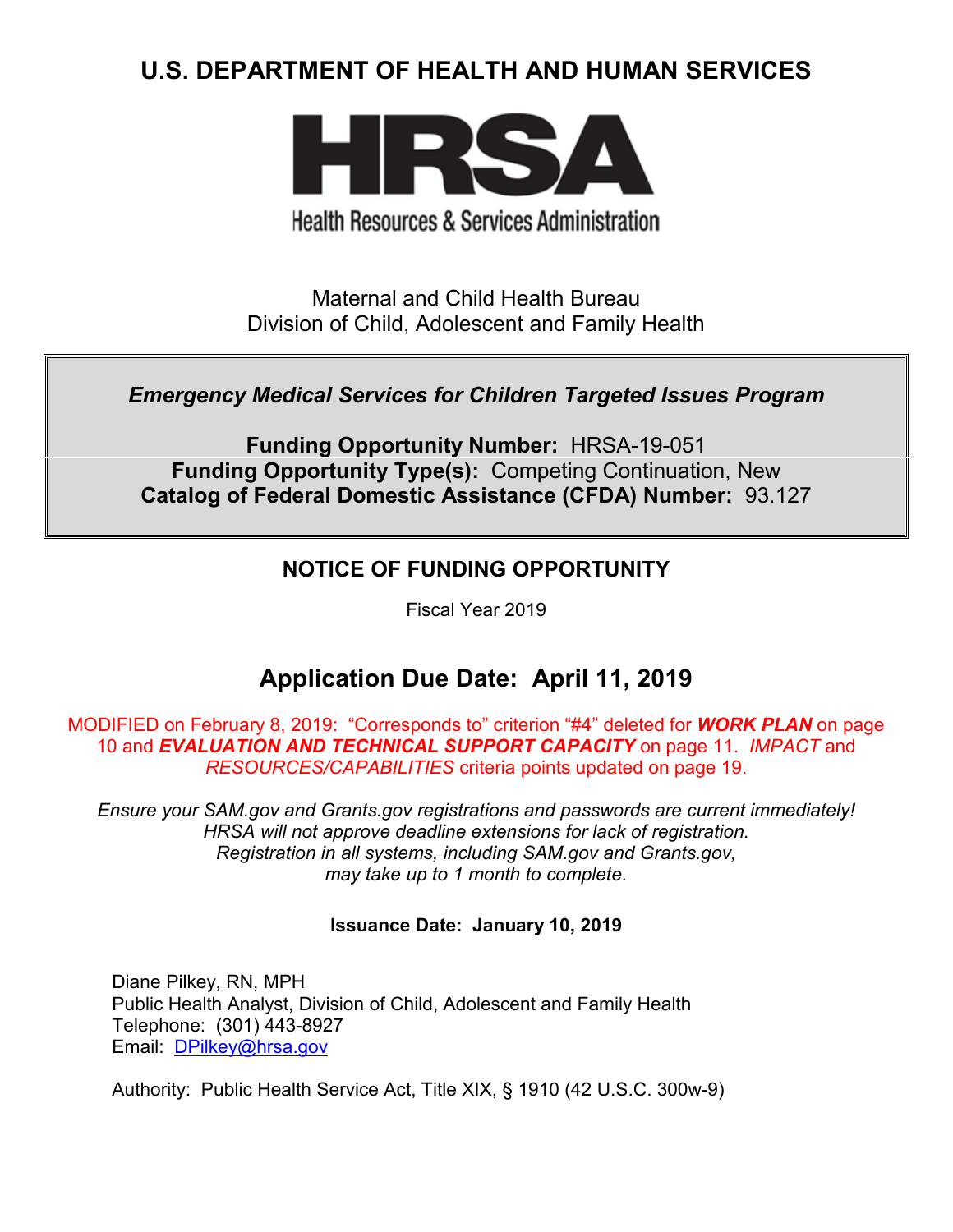# **EXECUTIVE SUMMARY**

The Health Resources and Services Administration (HRSA) is accepting applications for the fiscal year (FY) 2019 Emergency Medical Services for Children (EMSC) Targeted Issues Program. The purpose of this program is to provide funding for investigatorinitiated research of national significance that will demonstrate the link between system readiness improvements within hospital and prehospital emergency medical systems and improved clinical care and better health outcomes among pediatric patients. You must select from one of two categories of systems improvements for which you will assess the impact on pediatric clinical care and health outcomes. **Category 1: Readiness of Emergency Departments (EDs**) **to Care for Children** is based on the guidelines for care of children in the hospital emergency department established by the American Academy of Pediatrics, the Emergency Nurses Association, and the American College of Emergency Physicians. **Category 2: System Readiness Improvements in EMSC Performance Measures** is based on selected HRSA EMSC Program performance measures for hospital EDs and prehospital Emergency Medical Services agencies.

| <b>Funding Opportunity Title:</b>         | <b>Emergency Medical Services for Children</b>                                                                    |  |  |
|-------------------------------------------|-------------------------------------------------------------------------------------------------------------------|--|--|
|                                           | <b>Targeted Issues Program</b>                                                                                    |  |  |
| <b>Funding Opportunity Number:</b>        | <b>HRSA-19-051</b>                                                                                                |  |  |
| Due Date for Applications:                | April 11, 2019                                                                                                    |  |  |
| <b>Anticipated Total Annual Available</b> | \$1,300,000                                                                                                       |  |  |
| FY 2019 Funding:                          |                                                                                                                   |  |  |
| Estimated Number and Type of              | Up to four grants, with a minimum of one                                                                          |  |  |
| Award(s):                                 | award in each of the two categories                                                                               |  |  |
| <b>Estimated Award Amount:</b>            | Up to \$325,000 per year dependent on the                                                                         |  |  |
|                                           | availability of appropriated funds                                                                                |  |  |
| Cost Sharing/Match Required:              | No.                                                                                                               |  |  |
| Period of Performance:                    | September 1, 2019 through                                                                                         |  |  |
|                                           | August 31, 2023                                                                                                   |  |  |
|                                           | (4 years)                                                                                                         |  |  |
| Eligible Applicants:                      | State governments and accredited schools of<br>medicine.                                                          |  |  |
|                                           | See Section <b>III-1</b> of this notice of funding<br>opportunity (NOFO) for complete eligibility<br>information. |  |  |

#### **Application Guide**

You (the applicant organization/agency) are responsible for reading and complying with the instructions included in HRSA's *SF-424 Application Guide,* available online at [http://www.hrsa.gov/grants/apply/applicationguide/sf424guide.pdf,](http://www.hrsa.gov/grants/apply/applicationguide/sf424guide.pdf) except where instructed in this NOFO to do otherwise.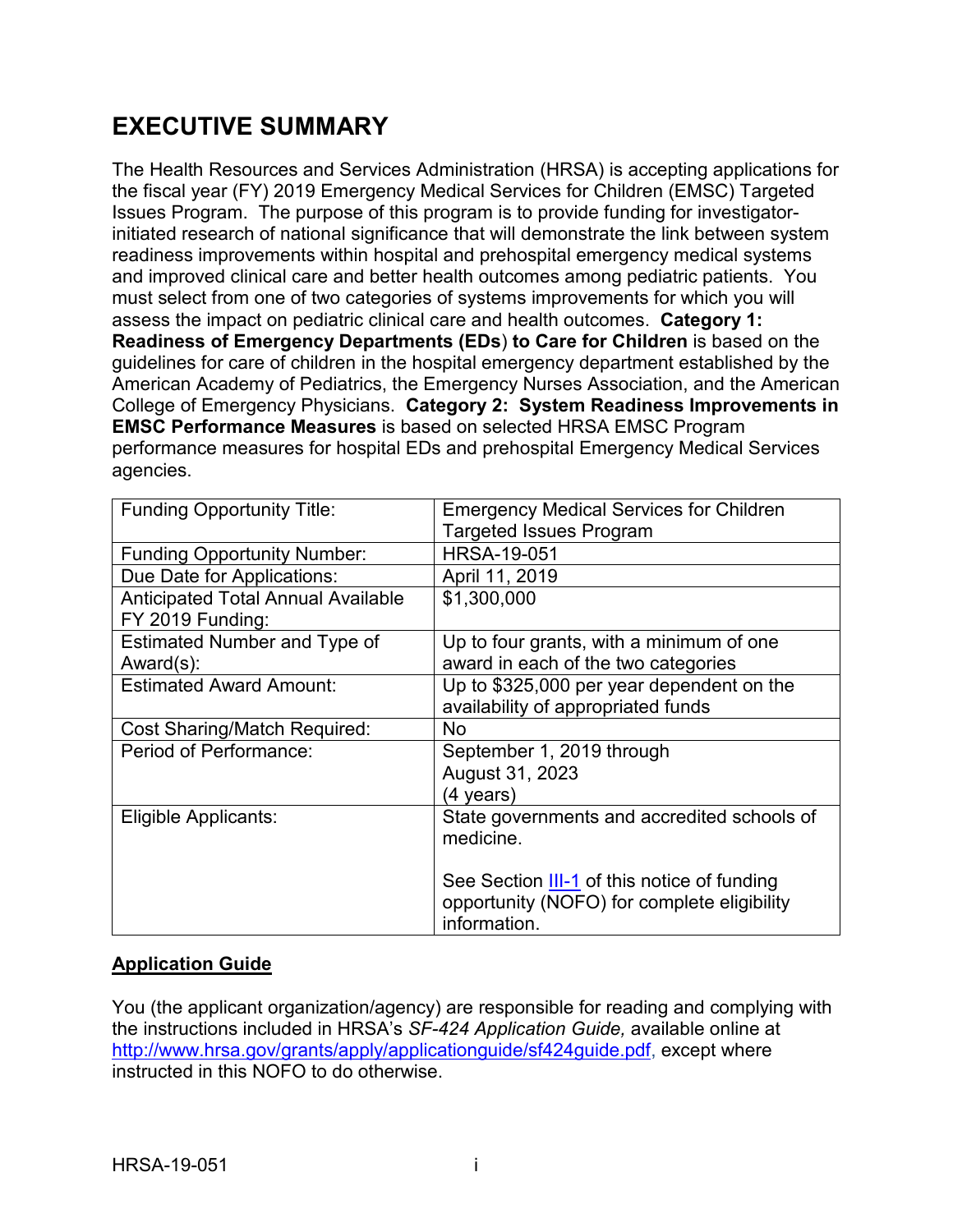## **Technical Assistance**

HRSA has scheduled the following technical assistance:

#### *Webinar*

Day and Date: Thursday, January 31, 2019 Time: 2 p.m. ET Call-In Number: 1-866-917-4660 Participant Code: 68594605 Weblink: **[https://hrsa.connectsolutions.com/targeted\\_issues\\_nofo/](https://hrsa.connectsolutions.com/targeted_issues_nofo/)**

An archive recording of the call will be available within a week of the call at: [https://mchb.hrsa.gov/fundingopportunities/.](https://mchb.hrsa.gov/fundingopportunities/)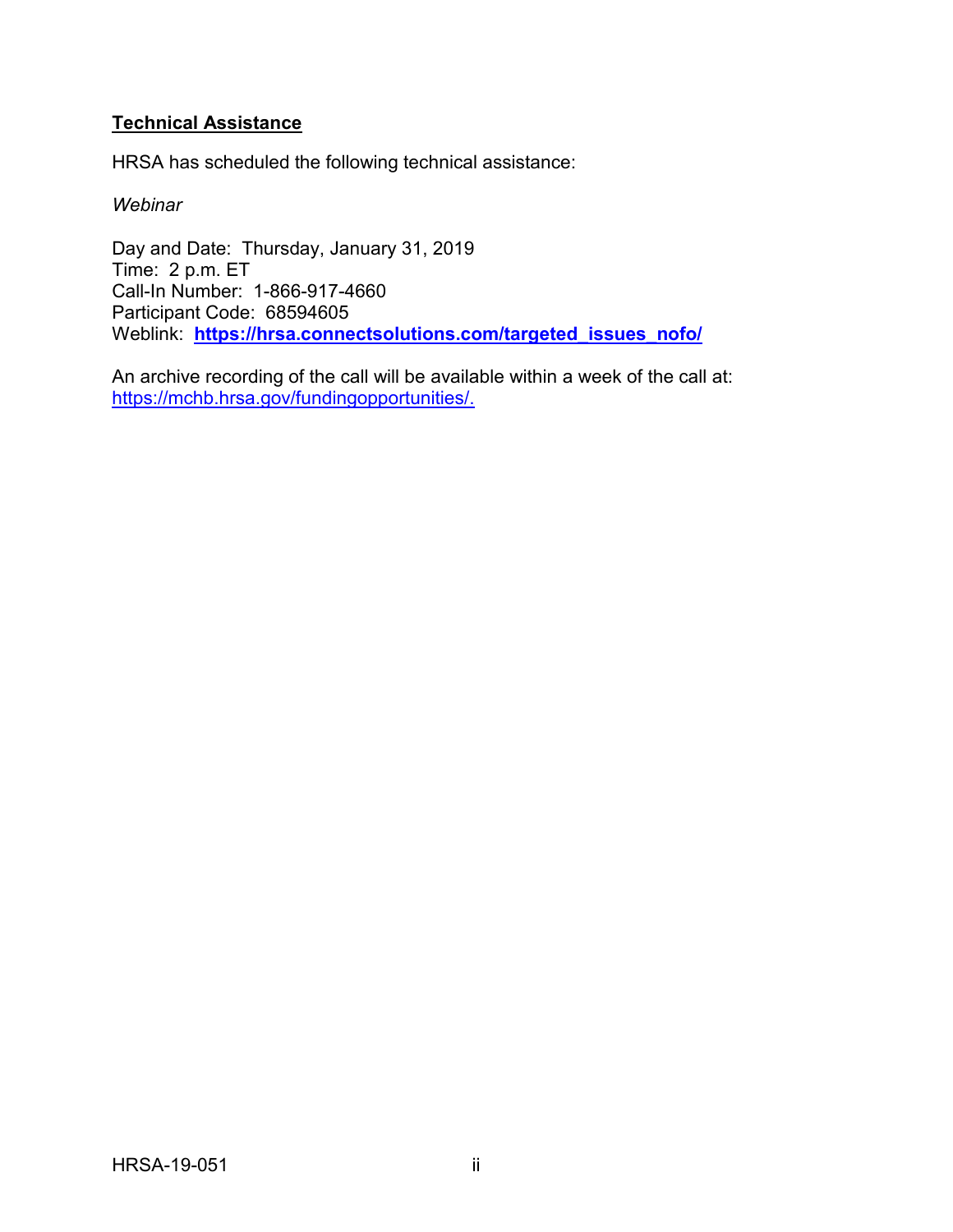# **Table of Contents**

| i.                                                                             |  |
|--------------------------------------------------------------------------------|--|
| İİ.                                                                            |  |
| iii.                                                                           |  |
| v.                                                                             |  |
| vi.<br>3. DUN AND BRADSTREET DATA UNIVERSAL NUMBERING SYSTEM (DUNS) NUMBER AND |  |
|                                                                                |  |
|                                                                                |  |
|                                                                                |  |
|                                                                                |  |
|                                                                                |  |
|                                                                                |  |
|                                                                                |  |
| 4.                                                                             |  |
|                                                                                |  |
|                                                                                |  |
|                                                                                |  |
|                                                                                |  |
|                                                                                |  |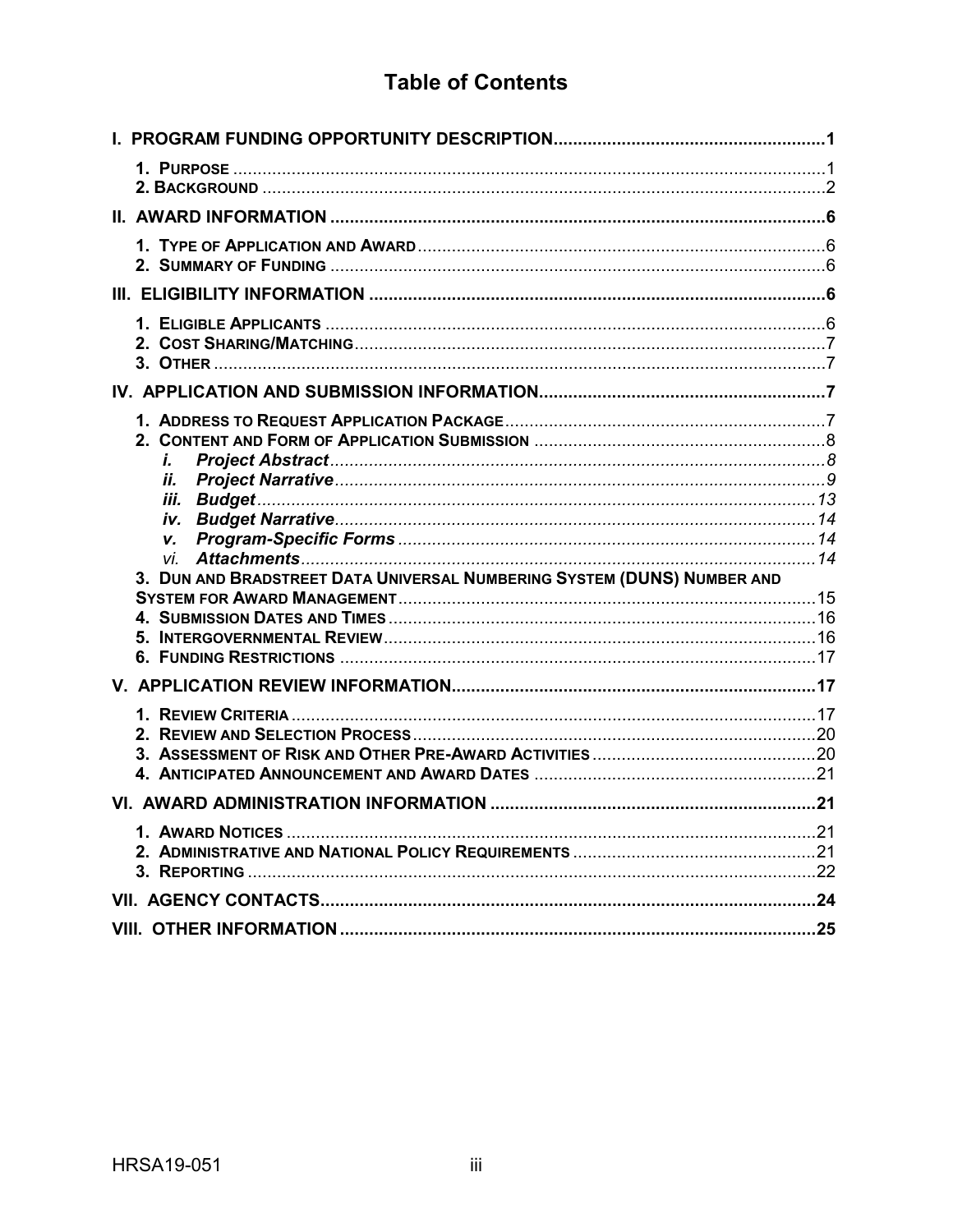# <span id="page-4-0"></span>**I. Program Funding Opportunity Description**

## <span id="page-4-5"></span><span id="page-4-1"></span>**1. Purpose**

The Health Resources and Services Administration (HRSA) is accepting applications for the fiscal year (FY) 2019 Emergency Medical Services for Children (EMSC) Targeted Issues Program. The purpose of this program is to demonstrate the link between system readiness improvements within hospital and prehospital<sup>[1](#page-4-2)</sup> emergency medical systems and improved clinical care and health outcomes among pediatric patients.

## **Program Goal**

Targeted Issues projects are investigator-initiated projects that expand the evidence base in pediatric emergency medicine, resulting in nationally significant findings that inform future efforts to improve emergency medical services for children. Each project will examine how select improvements from one of the two categories below are associated with improved delivery of optimal pediatric clinical care (e.g., adherence to evidence-based clinical guidelines, improved system performance such as reduced time to appropriate medication) and patient health outcomes related to emergency care (e.g., mortality and morbidity, reduced severity of asthma, decreased hospitalization for trauma). Proposed projects must meet an identified need, and relate directly to improving the quality of care of pediatric Emergency Medical Services (EMS). You must propose goals, objectives, and methods that are consistent with the program activities described below.

HRSA will fund at least one project in each category.

**Category 1: Readiness of Emergency Departments (EDs**) **to Care for Children.** Projects in this category will be based on the *Joint Policy Statement--Pediatric Readiness in the Emergency Department*, established by the American Academy of Pediatrics (AAP), the Emergency Nurses Association (ENA), and the American College of Emergency Physicians (ACEP).<sup>2</sup> The proposed projects should include more than one hospital and assess how adoption of these guidelines within EDs is associated with changes in the quality of pediatric clinical care and improved health outcomes.

## **Category 2: System Readiness Improvements in EMSC Performance Measures**

Projects in this category will focus on select performance measures (PMs)<sup>[3](#page-4-4)</sup> from the HRSA EMSC State Partnership Program. You may select one or more of the PMs below and demonstrate the impact on delivery of optimal clinical care and improved

<span id="page-4-2"></span> $\overline{a}$ <sup>1</sup> NHTSA Office of EMS. (n.d.). What is EMS? Retrieved September 14, 2018, from <https://www.ems.gov/whatisems.html>

<span id="page-4-3"></span><sup>2</sup> Remick K, Gausche-Hill M, Joseph MM, et al; American Academy of Pediatrics Committee on Pediatric Emergency Medicine and Section on Surgery, American College of Emergency Physicians Pediatric Emergency Medicine Committee, Emergency Nurses Association Pediatric Committee. Pediatric Readiness in the Emergency Department. Pediatrics. 2018;142(5):e20182459. URL accessed 11/1 at: <http://pediatrics.aappublications.org/content/pediatrics/142/5/e20182459.full.pdf>

<span id="page-4-4"></span><sup>&</sup>lt;sup>3</sup> A description of the EMSC Performance Measures is available at: [http://www.nedarc.org/performanceMeasures/documents/EMS%20Perf%20Measures%20Manual%20We](http://www.nedarc.org/performanceMeasures/documents/EMS%20Perf%20Measures%20Manual%20Web_0217.pdf) [b\\_0217.pdf](http://www.nedarc.org/performanceMeasures/documents/EMS%20Perf%20Measures%20Manual%20Web_0217.pdf)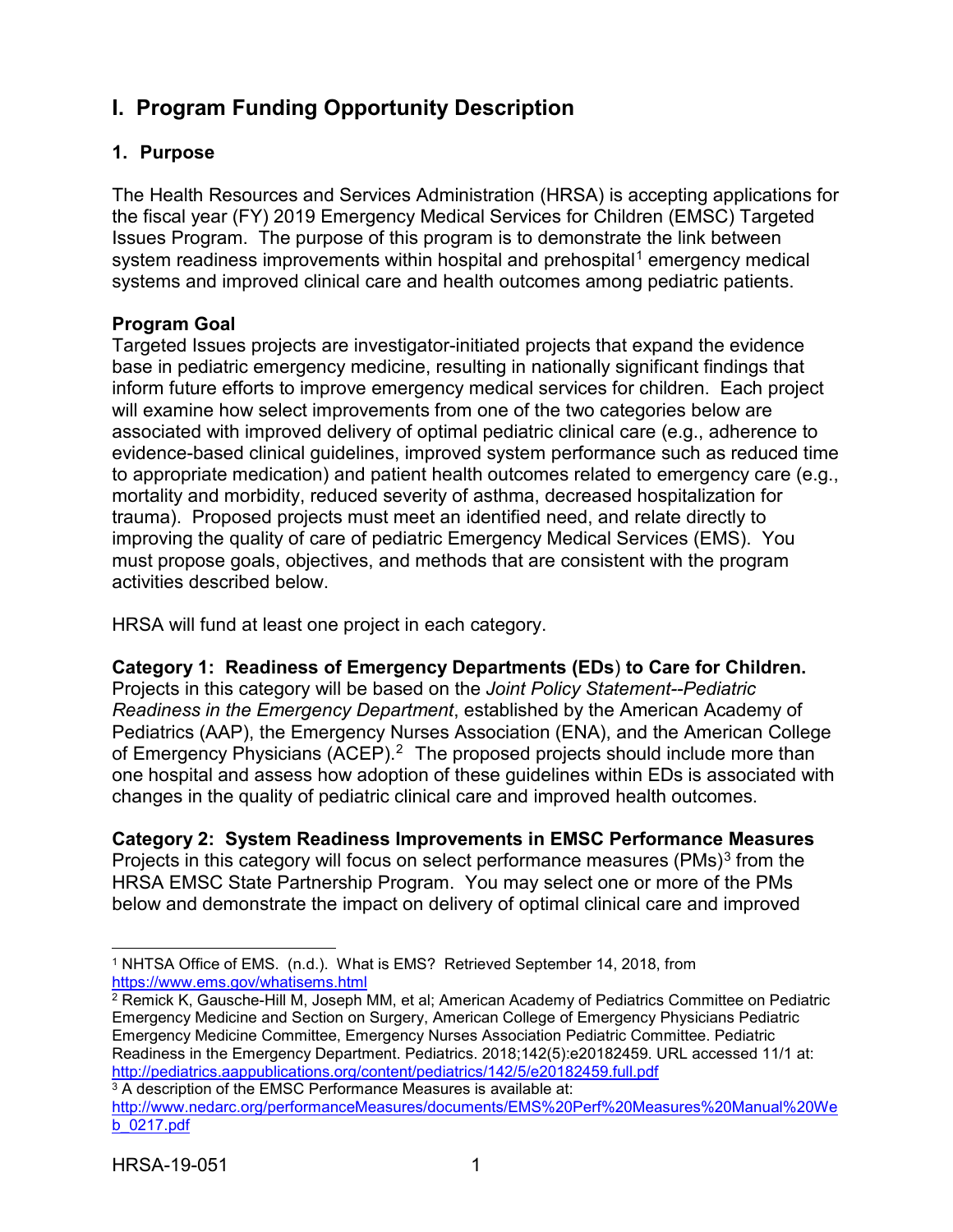pediatric health outcomes. Proposed projects should include more than one ED or prehospital Emergency Medical Services (EMS) agency.

- 1) *Pediatric Emergency Care Coordination in Pre-Hospital Settings* (EMSC PM 02): The presence of a designated individual or combination of individuals responsible for key coordination roles focused on improving pediatric care within a local EMS agency.
- 2) *Hospital Recognition for Pediatric Medical Emergencies* (EMSC PM 04): Hospitals with an ED that are recognized through a statewide, territorial, or regional standardized program as able to stabilize and/or manage pediatric medical emergencies.

## **Overarching Objectives and Activities**

While proposed objectives and activities will vary depending on the category chosen, successful recipients should plan to complete the following overarching activities:

- 1) Implement a project aiming to link hospital and/or prehospital system readiness improvements as described in this NOFO with improvements in pediatric clinical care and patient health outcomes. The study design must be sufficiently rigorous to investigate and confirm the presence (or absence) of these links (e.g., casecontrol, quasi-experiment, random assignment experiment).
- 2) Establish and maintain access to critical data sources. This includes linking data sources to assess the selected project's impact on changes to clinical care and outcomes in multiple settings.
- 3) Secure and maintain critical partnerships (i.e., with hospitals, EMS agencies, medical directors, providers and others) needed to implement the selected project.
- 4) Apply high quality analytic techniques to derive significant conclusions from the collected data.
- 5) Maintain active external communications throughout every stage of the research project including, but not limited to:
	- a. Build and maintain a project webpage to inform EMSC stakeholders about the project design and progress.
	- b. Develop and submit at least one academic manuscript describing the hypothesis, design, methods, and results of the project for publication in a peer-reviewed journal.
	- c. Present results from the project to at least one scientific conference attended by emergency care providers.
- 6) Create and implement a dissemination plan for communicating project findings to EMSC stakeholders, including State Partnership grantees, state EMS officials, hospital administrators, and national stakeholder organizations. Include a webinar accessible to EMSC stakeholders to communicate such findings at least once during the period of performance.

## <span id="page-5-0"></span>**2. Background**

The HRSA EMSC Program is authorized by the Public Health Service (PHS) Act, Title XIX, § 1910 (42 U.S.C. 300w-9) to support a portfolio of demonstration projects for the expansion and improvement of emergency medical services for children with an injury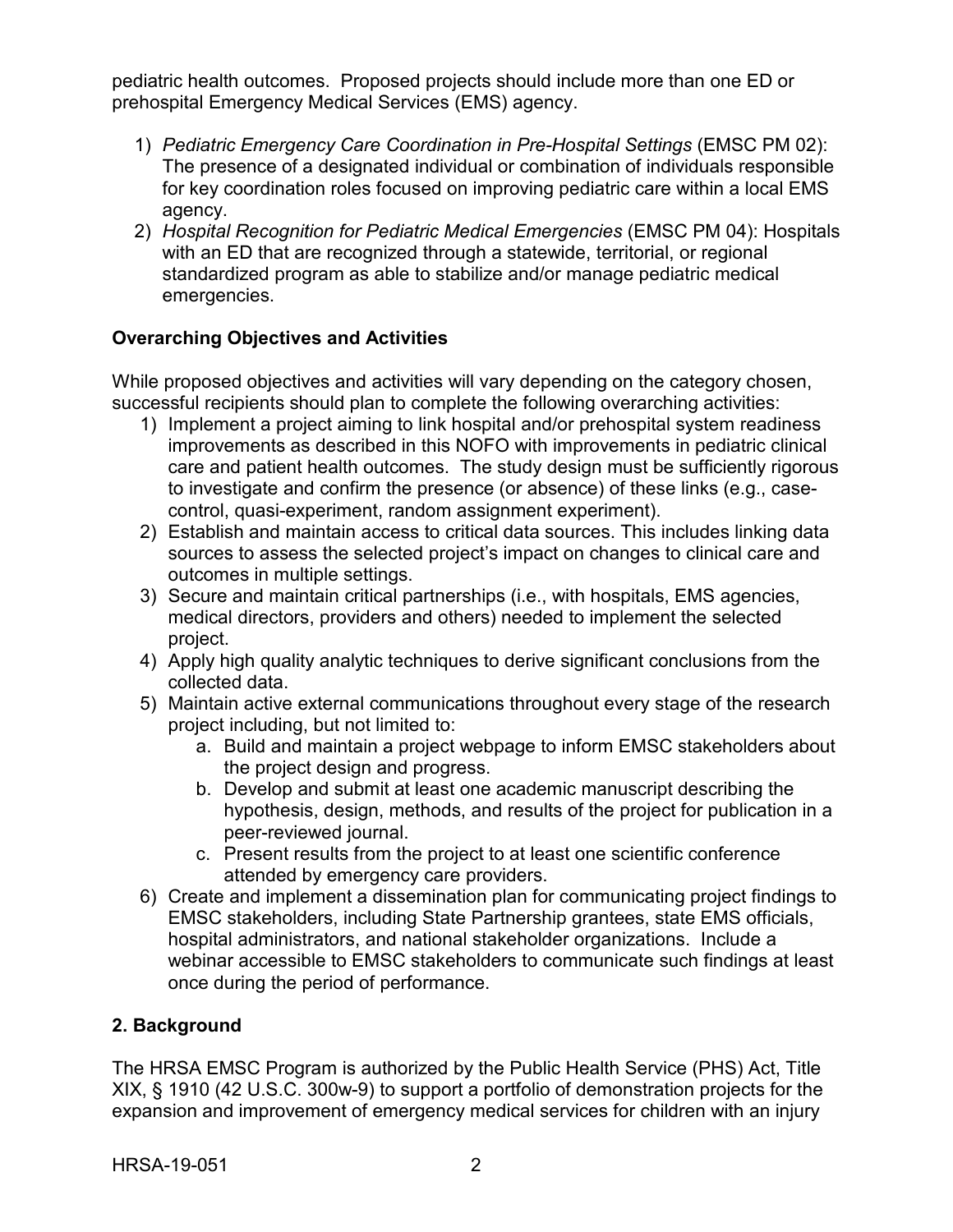<span id="page-6-4"></span>or critical illness requiring emergency care. The program evolved in direct response to a growing recognition that children often have unique needs in emergencies due to physiological, developmental, and psychological differences as compared to adults, and the belief that child health outcomes and survival needed to be improved. The majority of pediatric ED visits occur in community hospitals where fewer than 15 pediatric patients are seen each day.<sup>[4](#page-6-0)</sup> In addition, less than 10 percent of prehospital EMS patient encounters involve pediatric patients.<sup>5</sup> As a result, many EDs and EMS agencies lack the resources, skills, and training to care for children. The HRSA EMSC Program is the only federal program focused specifically on improving the pediatric components of emergency medical systems. The program's vision is to ensure that every child receives optimal pediatric emergency care no matter where he/she lives or travels.

## **Readiness of EDs to Care for Children**

In 2009, the AAP, ACEP, and ENA published the revised *Joint Policy Statement-- Guidelines for Care of Children in the Emergency Department*, [6](#page-6-2) a comprehensive guide to the essential policies, procedures, and resources necessary for an ED to adequately serve pediatric patients. Multiple stakeholder organizations endorsed the Policy Statement,<sup>[7](#page-6-3)</sup> agreeing that adoption of the guidelines would facilitate the delivery of optimal emergency care for children. Based on those guidelines, the HRSA EMSC Program joined with AAP, ACEP, and ENA to establish the National Pediatric Readiness Project (NPRP), a multi-phase quality improvement initiative to increase uptake of key components of the Guidelines. In November 2018, AAP, ACEP, and ENA released an updated guideline: *[Pediatric Readiness in the Emergency Department](http://pediatrics.aappublications.org/content/pediatrics/142/5/e20182459.full.pdf)*. The 2018 guidelines continue to recommend most of the same essential components of pediatric readiness.

This NOFO seeks to build the evidence demonstrating that improved uptake of the guidelines (e.g., having a pediatric emergency care coordinator in the ED, having specific pediatric policies and procedures in place, having specific pediatric medications and equipment) is associated with improved delivery of clinical care and improved health outcomes.

<span id="page-6-0"></span> <sup>4</sup> Gausche-Hill M, Ely M, Schmuhl P, et.al. A National Assessment of Pediatric Readiness of Emergency Departments. JAMA Pediatr. 2015;169(6):527-534.

<span id="page-6-1"></span><sup>5</sup> Data from the National Emergency Medical Services Information System (NEMSIS).

<span id="page-6-2"></span><sup>6</sup> American Academy of Pediatrics, Committee on Pediatric Emergency Medicine, American College of Emergency Physicians, Pediatric Committee, Emergency Nurses Association Pediatric Committee. Joint policy statement: guidelines for care of children in emergency departments. Pediatrics. 2009;124:1233- 1243.

<span id="page-6-3"></span><sup>7</sup> Joint Policy Statement endorsed by: Academic Pediatric Association, American Academy of Family Physicians, American Academy of Physician Assistants, American College of Osteopathic Emergency Physicians, American College of Surgeons, American Heart Association, American Medical Association, American Pediatric Surgical Association, Brain Injury Association of America, Child Health Corporation of America, Children's National Medical Center, Family Voices, National Association of Children's Hospitals and Related Institutions, National Association of EMS Physicians, National Association of Emergency Medical Technicians, National Association of State EMS Officials, National Committee for Quality Assurance, National PTA, Safe Kids USA, Society of Trauma Nurses, Society for Academic Emergency Medicine, and The Joint Commission.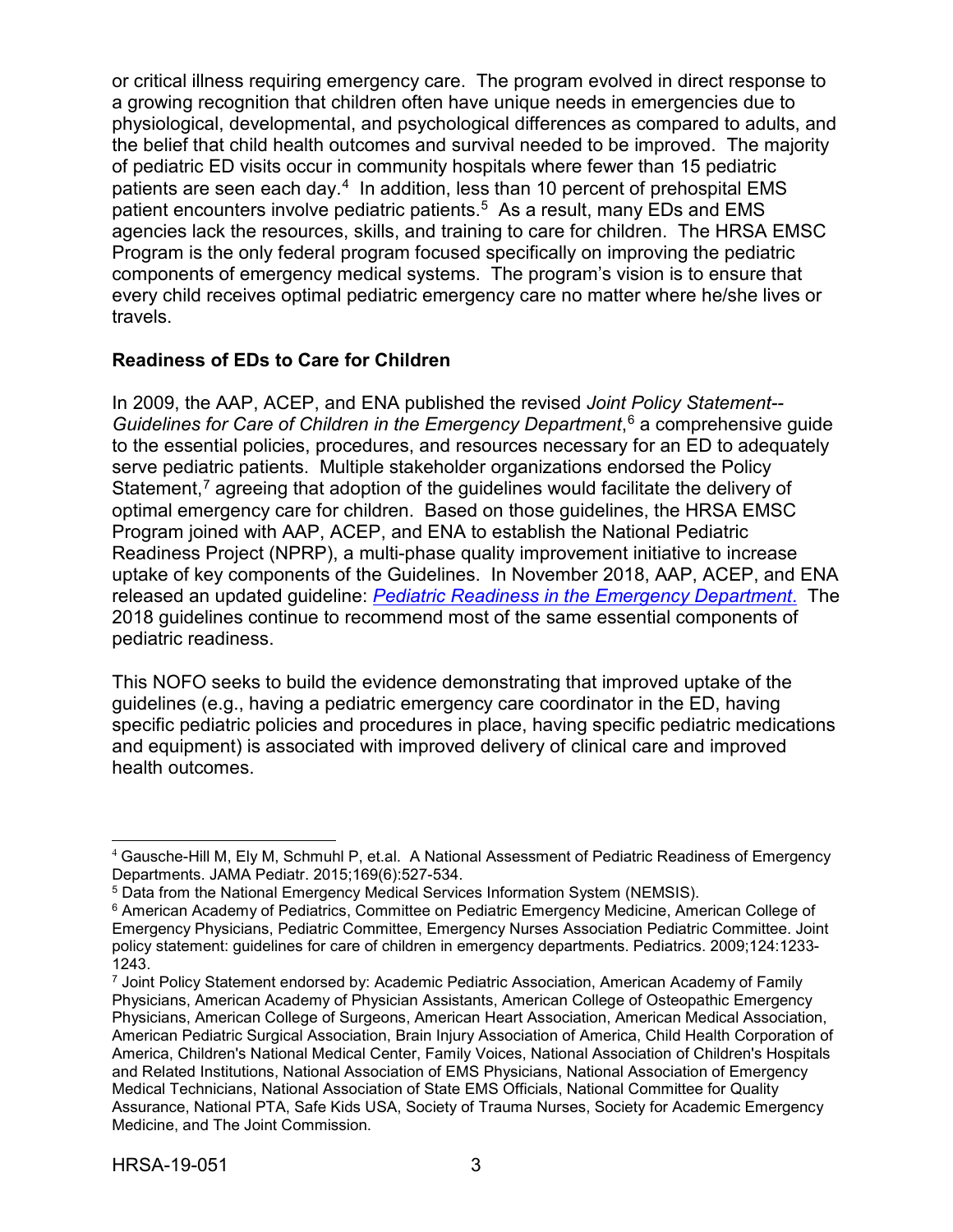### Assessment of ED Uptake of Guidelines

In 2013, over 4,000 hospitals across the country completed the NPRP Assessment, an 83 percent response rate, representing 24 million annual pediatric ED visits. Among the participating EDs, the resulting median weighted pediatric readiness score  $8$  was 68.9 out of 100 (100 represents that the ED is fully prepared to care for children in emergencies). In addition to generating state and national results, the NPRP Assessment provided a report back to each of the participating EDs. The report included key elements of the Joint Policy Statement as well as the ED's pediatric readiness score, in order to indicate the ED's degree of pediatric readiness. The report has served as a tool to measure uptake of the Guidelines and to inform hospital, state, andnational efforts to promote pediatric readiness.<sup>4</sup> More information about the NPRP, as well as the NPRP Assessment results, can be found at [https://www.pedsready.org/.](https://www.pedsready.org/)

A new national assessment based on the 2018 guidelines is scheduled to occur in early 2020. A weighted pediatric readiness score will be generated and participating hospitals will receive a summary of their results for their quality improvement efforts, offering an essential data source for the Targeted Issues grants. The current portal to complete the self-assessment based on the 2009 Guidelines will remain open through September 2019 and is available at: [https://www.pedsready.org/.](https://www.pedsready.org/)

### **System Readiness Improvements in EMSC Performance Measures**

The HRSA EMSC Program has worked to spread uptake of expert- and evidenceinformed system readiness improvements in both prehospital and hospital EMS settings. EMSC State Partnership grant recipients are currently working across 58 states and jurisdictions to improve select components of the prehospital and hospital system, defined by the HRSA EMSC Program performance measures (PMs). The EMSC State Partnership work represents the main national effort to standardize and improve the delivery of optimal pediatric emergency care. Recipients of the Targeted Issues grant will work to build the evidence linking the below system readiness improvements (reflected in select EMSC Program PMs) to improved clinical care and health outcomes.

## *a) Pediatric Emergency Care Coordination in Pre-Hospital Settings* **(EMSC PM 02)**:

In its landmark report, *Emergency Care for Children: Growing Pains*, the Institute of Medicine recommended that EMS agencies and hospital EDs appoint pediatric emergency care coordinators (PECCs) to promote the delivery of quality pediatric care.<sup>9</sup> A national study found that hospital EDs with a nurse or physician PECC were more likely to have important pediatric policies in place and have a quality improvement plan that addressed the needs of children, compared with EDs without a PECC[.](#page-6-4) <sup>4</sup> In another

<span id="page-7-0"></span> $\overline{a}$ <sup>8</sup> A subpanel of experts from the NPRP steering committee was assembled to develop weighting criteria for the NPRP Assessment. Based on the results of the expert panel and the California Readiness Project, 24 of the questions were weighted in the national assessment to generate an overall weighted pediatric readiness score for each hospital. The score was normalized to a 100-point scale. The final weighting for each section for the national assessment included 19 points for coordination of care, 10 points for physician/nurse staffing, 7 points for quality improvement, 14 points for patient safety, 17 points for policies/procedures, and 33 points for equipment and supplies.

<span id="page-7-1"></span><sup>9</sup> Institute of Medicine. Committee on the Future of Emergency Care in the US. (2007). Emergency Care for Children: Growing Pains. Washington, DC: National Academy Press.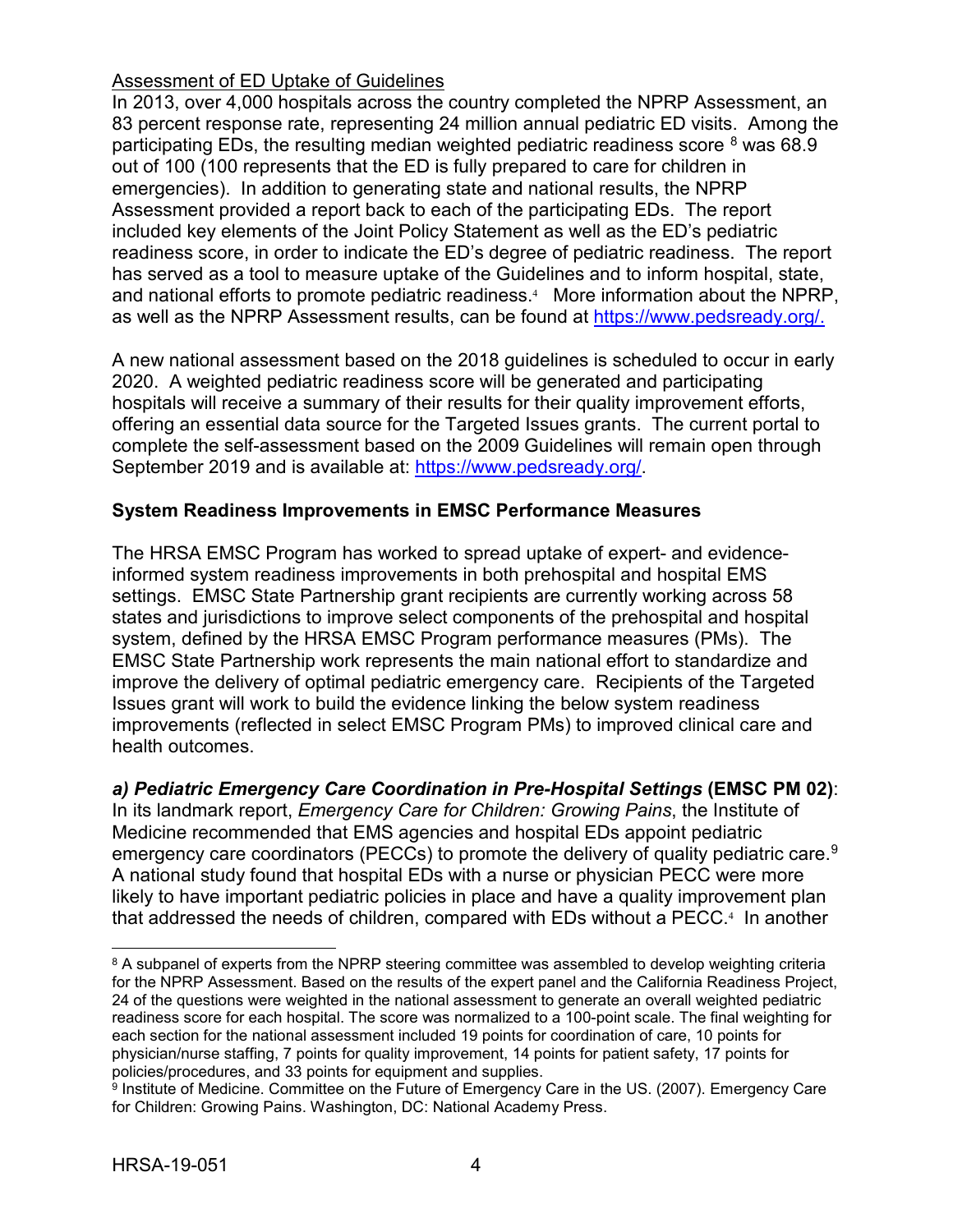study, having a PECC, as well as a designated pediatric area in the ED and a quality improvement plan with pediatric specific components, has been associated with improved patient triage, pain management, and asthma management for children.<sup>[10](#page-8-1)</sup>

However, more validation is needed to strengthen the connection between having a PECC and improved clinical care and outcomes, especially in the prehospital EMS agency setting. This EMSC PM seeks to expand the presence of PECCs in prehospital EMS agencies, which represents a unique opportunity to examine expansion of PECCs and related pediatric outcomes. The PECC measure recommends that one individual has designated leadership on care coordination roles; yet it could be a team of individuals within the EMS agency or region. Some key roles of the PECC include ensuring that the pediatric perspective is included in the development of EMS protocols; ensuring that fellow providers follow pediatric clinical practice guidelines; and promoting pediatric continuing education opportunities. More information about key roles and responsibilities of the PECC is available at

[http://www.nedarc.org/performanceMeasures/documents/EMS%20Perf%20Measures%](http://www.nedarc.org/performanceMeasures/documents/EMS%20Perf%20Measures%20Manual%20Web_0217.pdf) [20Manual%20Web\\_0217.pdf.](http://www.nedarc.org/performanceMeasures/documents/EMS%20Perf%20Measures%20Manual%20Web_0217.pdf)

*b) Hospital Recognition for Pediatric Medical Emergencies* **(EMSC PM 04):** The HRSA EMSC Program promotes the use of a standardized statewide, territorial, or regional recognition program to designate a hospital's capacity to stabilize and/or manage pediatric medical emergencies. Pediatric facility recognition programs work to ensure EDs meet the pediatric standards set in the aforementioned AAP/ACEP/ENA *Joint Policy Statement* through quality improvement initiatives and additional reinforcement through onsite verification.<sup>[11](#page-8-2)</sup> Having a facility recognition program is associated with improved pediatric readiness and increased alignment with evidencebased practices (i.e., reduced use of radiation scans and improved pain management).<sup>[12,](#page-8-3)[13](#page-8-4),[14](#page-8-5)</sup> However, more scientifically rigorous studies are needed showing the link between hospital recognition and clinical outcomes.

Investments under this NOFO are expected to advance the HRSA EMSC Program's mission by demonstrating that system readiness improvements and increased preparedness to care for children by EMS agencies and hospital EDs lead to improvements in pediatric patient outcomes.

<span id="page-8-0"></span> $\overline{a}$ 

<span id="page-8-1"></span><sup>10</sup> Oakley E, Crellin D, Barty N, Braitberg G, Young S. (2004). Improving emergency care for children: A model of collaboration between emergency departments. Emergency Medicine Australia, 16, 417-424.  $11$  Information on an EMSC medical facility recognition Quality Improvement Collaborative is available at: https://emscimprovement.center/collaboratives/facility-recognition-collaborative/

<span id="page-8-3"></span><span id="page-8-2"></span><sup>12</sup> Rice A, Dudek J, Gross T, St Mars T, Woolridge D. (2017). The impact of a pediatric emergency department facility verification system on pediatric mortality rates in Arizona. The Journal of Emergency Medicine, 52(6), 894-901.

<span id="page-8-4"></span><sup>13</sup> Ball JW, Sanddal ND, Mann NC, et al. (2014). Emergency department recognition program for pediatric services: Does it make a difference? Pediatric Emergency Care, 30(9), 608-612.

<span id="page-8-5"></span><sup>&</sup>lt;sup>14</sup> Remick K, Kaji AH, Olson L, et al. (2016). Pediatric readiness and facility verification. Annals of Emergency Medicine, 67(3), 320-328.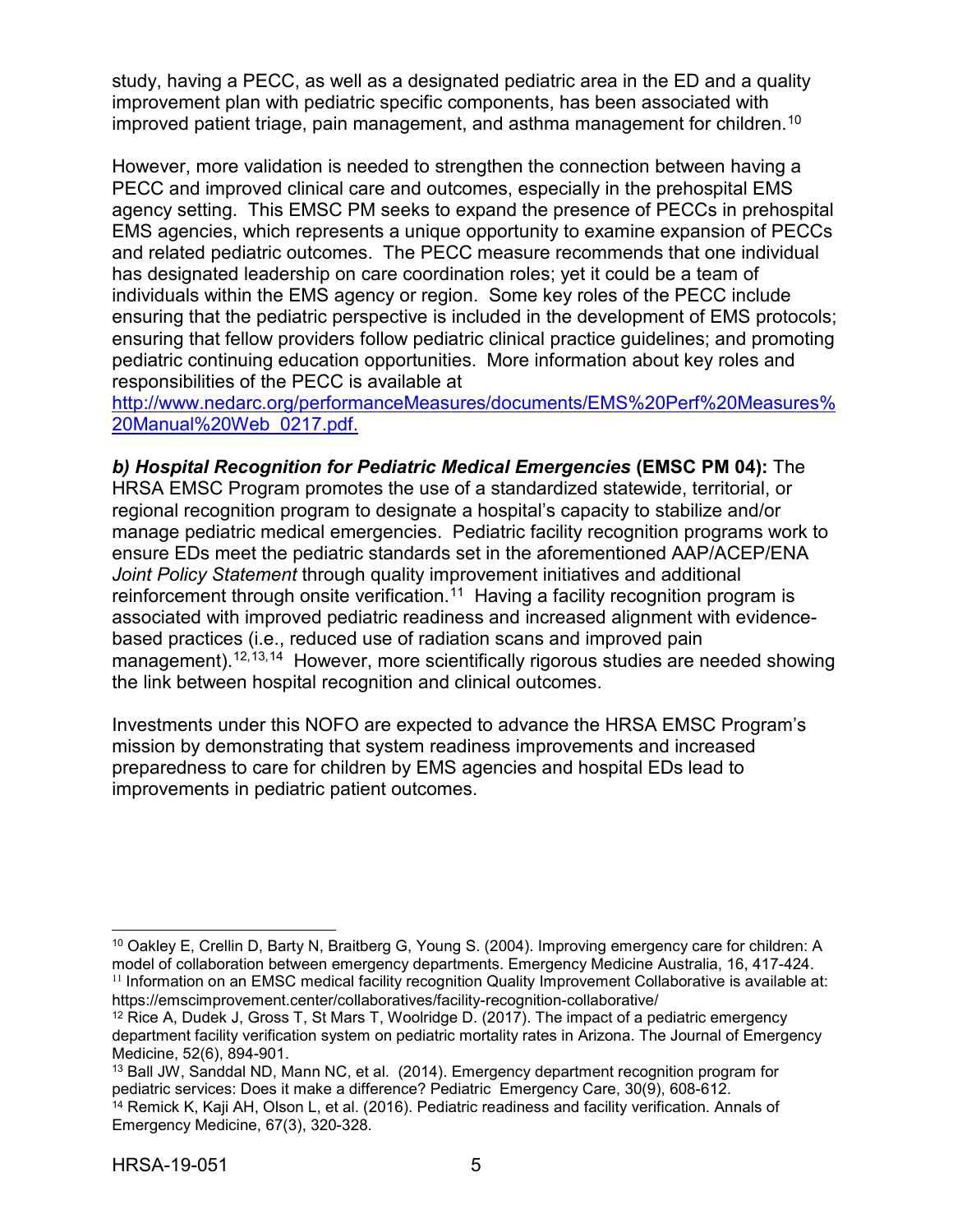## **II. Award Information**

## <span id="page-9-1"></span>**1. Type of Application and Award**

Type(s) of applications sought: Competing Continuation, New

HRSA will provide funding in the form of a grant.

## <span id="page-9-2"></span>**2. Summary of Funding**

HRSA expects approximately \$1,300,000 to be available annually to fund four recipients. You may apply for a ceiling amount of up to \$325,000 total cost (includes both direct and indirect, facilities and administrative costs) per year. The period of performance is September 1, 2019 through August 31, 2023 (4 years). Funding beyond the first year is dependent on the availability of appropriated funds for the HRSA EMSC Program in subsequent fiscal years, satisfactory recipient performance, and a decision that continued funding is in the best interest of the Federal Government.

All HRSA awards are subject to the Uniform Administrative Requirements, Cost Principles and Audit Requirements at [45 CFR part 75.](http://www.ecfr.gov/cgi-bin/retrieveECFR?gp=1&SID=4d52364ec83fab994c665943dadf9cf7&ty=HTML&h=L&r=PART&n=pt45.1.75)

## <span id="page-9-3"></span>**III. Eligibility Information**

## <span id="page-9-0"></span>**1. Eligible Applicants**

Eligible applicants include domestic state governments or accredited schools of medicine in states and jurisdictions.

Under § 2(f) of the PHS Act (42 U.S.C. 201(f)), the term "state," except as otherwise noted, includes, in addition to the several states, only the District of Columbia, Guam, the Commonwealth of Puerto Rico, the Northern Mariana Islands, the Virgin Islands, American Samoa, and the Trust Territory of the Pacific Islands. The Trust Territory of the Pacific Islands encompasses the Federated States of Micronesia, the Republic of the Marshall Islands, the Republic of Palau, and the Commonwealth of the Northern Mariana Islands.

The term "school of medicine" for the purpose of this funding opportunity (and under 42 U.S.C. 300w-9(c)) has the same meaning as set forth in § 799B(1)(A) of the PHS Act (42 U.S.C. 295p(1)(A)).[15](#page-9-4)

Pursuant to § 1910(a) of the PHS Act, no more than three awards under this authority may be made in a state (to a state or a school of medicine in such state). **HRSA will not provide funds to more than three award recipients within each state in a given fiscal year.** HRSA will make competitive awards under this NOFO in accordance with the rank order established by the objective review committee, but if awarding funds to the next ranking applicant would result in a fourth award to any state, HRSA must skip

<span id="page-9-4"></span> $\overline{a}$ <sup>15</sup> See definition at: <u>https://www.law.cornell.edu/uscode/text/42/295p</u>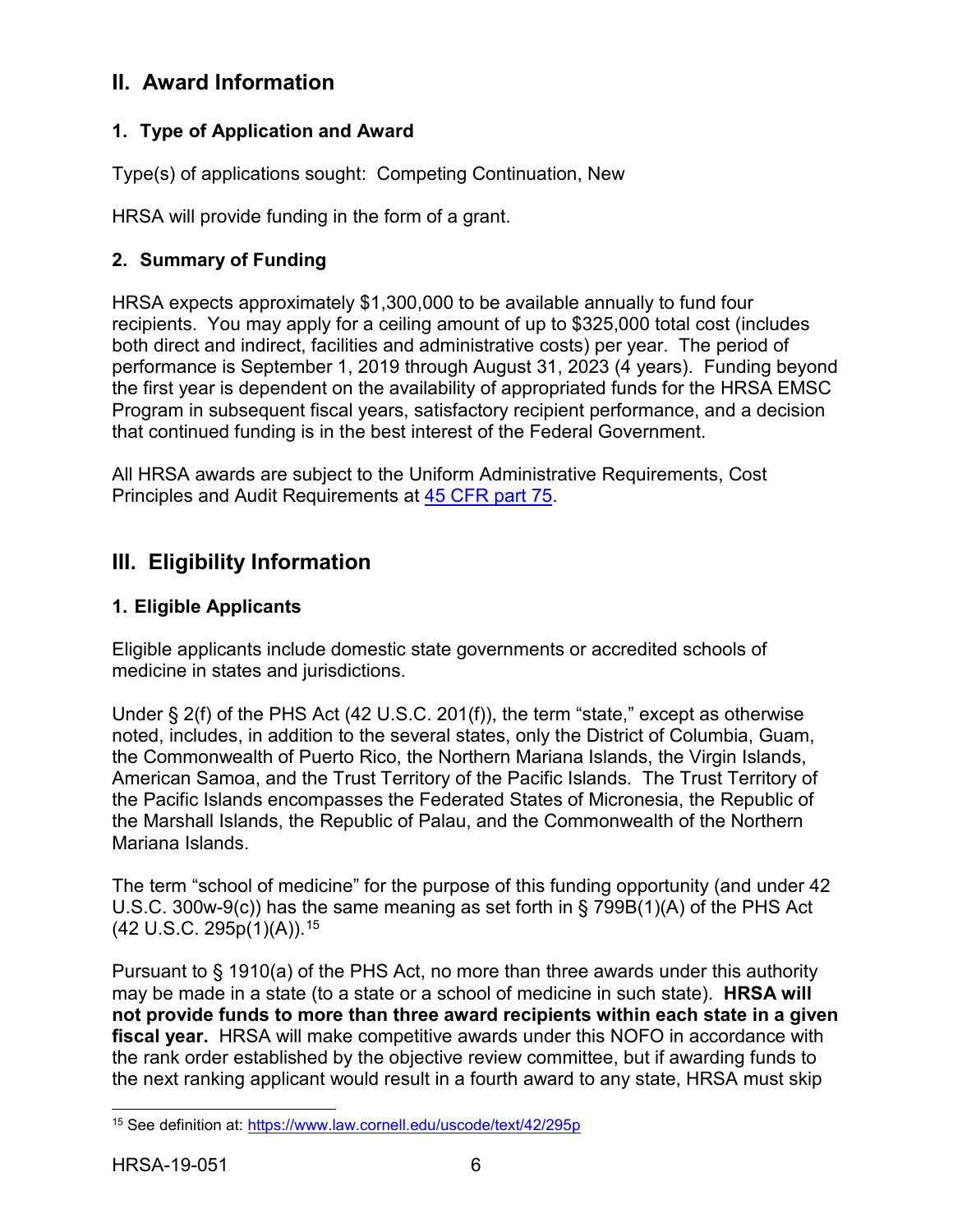that applicant and make the award to the next eligible applicant, ensuring compliance with this statutory restriction.

## <span id="page-10-0"></span>**2. Cost Sharing/Matching**

Cost sharing/matching is not required for this program.

### <span id="page-10-1"></span>**3. Other**

HRSA will consider any application that seeks funding for both categories of systems improvements to be non-responsive. HRSA, at its discretion, may return the application for an election as to which of the two categories the applicant desires to seek funding or HRSA may decline to consider the application for funding under this notice.

HRSA will consider any application that exceeds the ceiling amount non-responsive and will not consider it for funding under this notice.

HRSA will consider any application that fails to satisfy the deadline requirements referenced in *Section IV.4* non-responsive and will not consider it for funding under this notice.

If for any reason (including submitting to the wrong funding opportunity number or making corrections/updates) an application is submitted more than once prior to the application due date, HRSA will only accept your last validated electronic submission, under the correct funding opportunity number, prior to the Grants.gov application due date as the final and only acceptable application.

## <span id="page-10-2"></span>**IV. Application and Submission Information**

## <span id="page-10-3"></span>**1. Address to Request Application Package**

HRSA *requires* you to apply electronically. HRSA encourages you to apply through [Grants.gov](https://www.grants.gov/) using the SF-424 workspace application package associated with this NOFO following the directions provided at [http://www.grants.gov/applicants/apply-for](http://www.grants.gov/applicants/apply-for-grants.html)[grants.html.](http://www.grants.gov/applicants/apply-for-grants.html)

If you're reading this notice of funding opportunity (NOFO) (also known as "Instructions" on Grants.gov) and reviewing or preparing the workspace application package, you will automatically be notified in the event HRSA changes and/or republishes the NOFO on Grants.gov before its closing date. Responding to an earlier version of a modified notice may result in a less competitive or ineligible application. *Please note you are ultimately responsible for reviewing the [For Applicants](https://www.grants.gov/web/grants/applicants.html) page for all information relevant to desired opportunities.*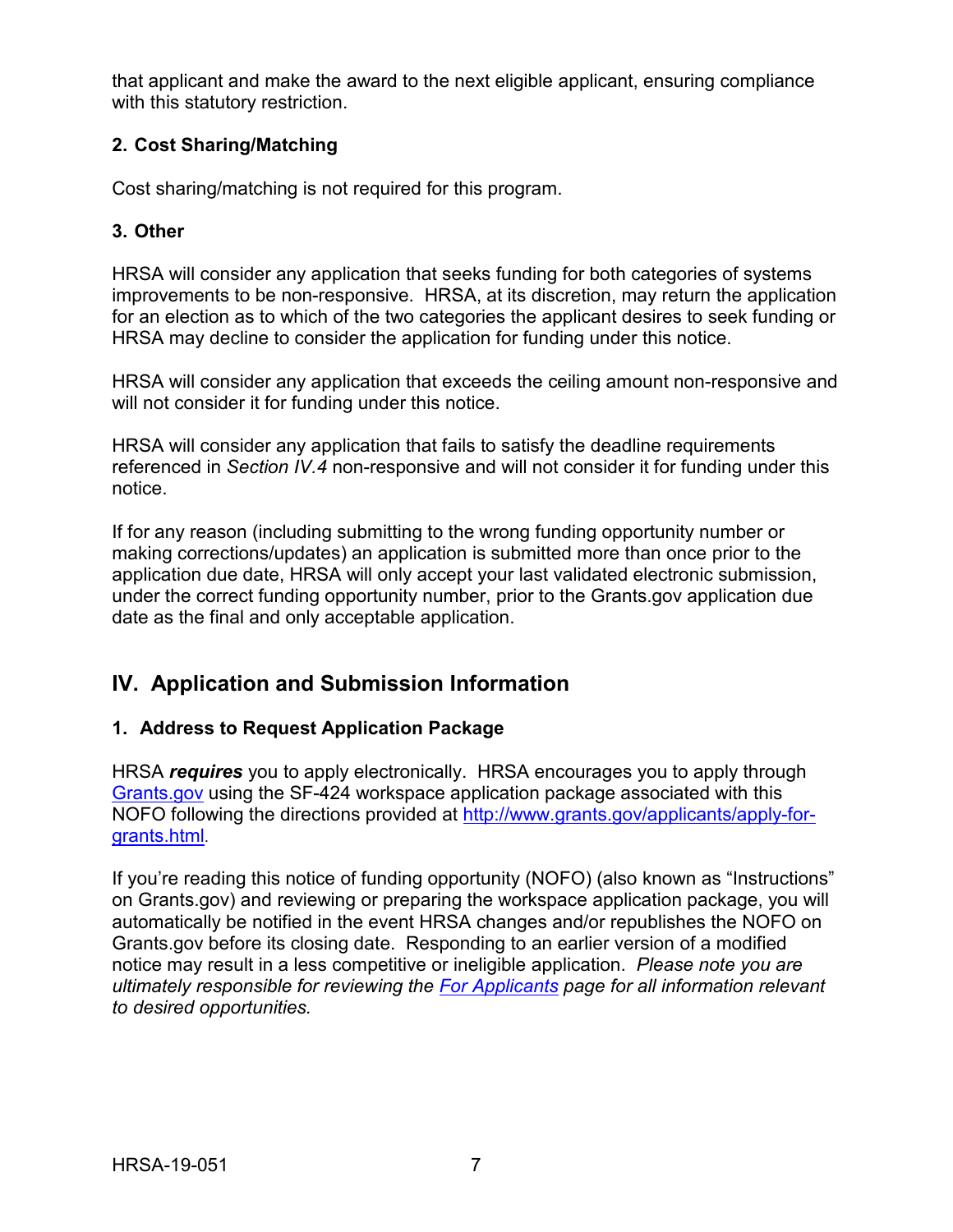## <span id="page-11-0"></span>**2. Content and Form of Application Submission**

Section 4 of HRSA's *SF-424 [Application Guide](http://www.hrsa.gov/grants/apply/applicationguide/sf424guide.pdf)* provides instructions for the budget, budget narrative, staffing plan and personnel requirements, assurances, certifications, and abstract. You must submit the information outlined in the Application Guide in addition to the program-specific information below. You are responsible for reading and complying with the instructions included in HRSA's *SF-424 [Application Guide](http://www.hrsa.gov/grants/apply/applicationguide/sf424guide.pdf)* except where instructed in the NOFO to do otherwise. You must submit the application in the English language and in the terms of U.S. dollars (45 CFR § 75.111(a)).

See Section 8.5 of the *Application Guide* for the Application Completeness Checklist.

## **Application Page Limit**

The total size of all uploaded files may not exceed the equivalent of **80 pages** when printed by HRSA. The page limit includes the abstract, project and budget narratives, attachments, and letters of commitment and support required in the *Application Guide* and this NOFO. Standard OMB-approved forms that are included in the workspace application package do not count in the page limit. Indirect Cost Rate Agreement and proof of non-profit status (if applicable) do not count in the page limit. **We strongly urge you to take appropriate measures to ensure your application does not exceed the specified page limit.**

**Applications must be complete, within the specified page limit, and validated by Grants.gov under the correct funding opportunity number prior to the deadline to be considered under this notice.**

## **Debarment, Suspension, Ineligibility, and Voluntary Exclusion Certification**

- 1) The prospective recipient certifies, by submission of this proposal, that neither it nor its principals is presently debarred, suspended, proposed for debarment, declared ineligible, or voluntarily excluded from participation in this transaction by any federal department or agency.
- 2) Failure to make required disclosures can result in any of the remedies described in 45 CFR § 75.371, including suspension or debarment. (See also 2 CFR parts 180 and 376, and 31 U.S.C. 3321).
- 3) Where the prospective recipient is unable to attest to the statements in this certification, an explanation shall be included in Attachments 10-15: Other Relevant Documents.

See Section 4.1 viii of HRSA's *SF-424 [Application Guide](http://www.hrsa.gov/grants/apply/applicationguide/sf424guide.pdf)* for additional information on all certifications.

## **Program-Specific Instructions**

In addition to application requirements and instructions in Section 4 of HRSA's *[SF-424](http://www.hrsa.gov/grants/apply/applicationguide/sf424guide.pdf) [Application Guide](http://www.hrsa.gov/grants/apply/applicationguide/sf424guide.pdf)* (including the budget, budget narrative, staffing plan and personnel requirements, assurances, certifications, and abstract), include the following:

## <span id="page-11-1"></span>*i. Project Abstract*

See page 34, Section 4.1.ix of HRSA's *SF-424 [Application Guide.](http://www.hrsa.gov/grants/apply/applicationguide/sf424guide.pdf)* At the top of the abstract include the information requested in the Guide. Clearly indicate whether you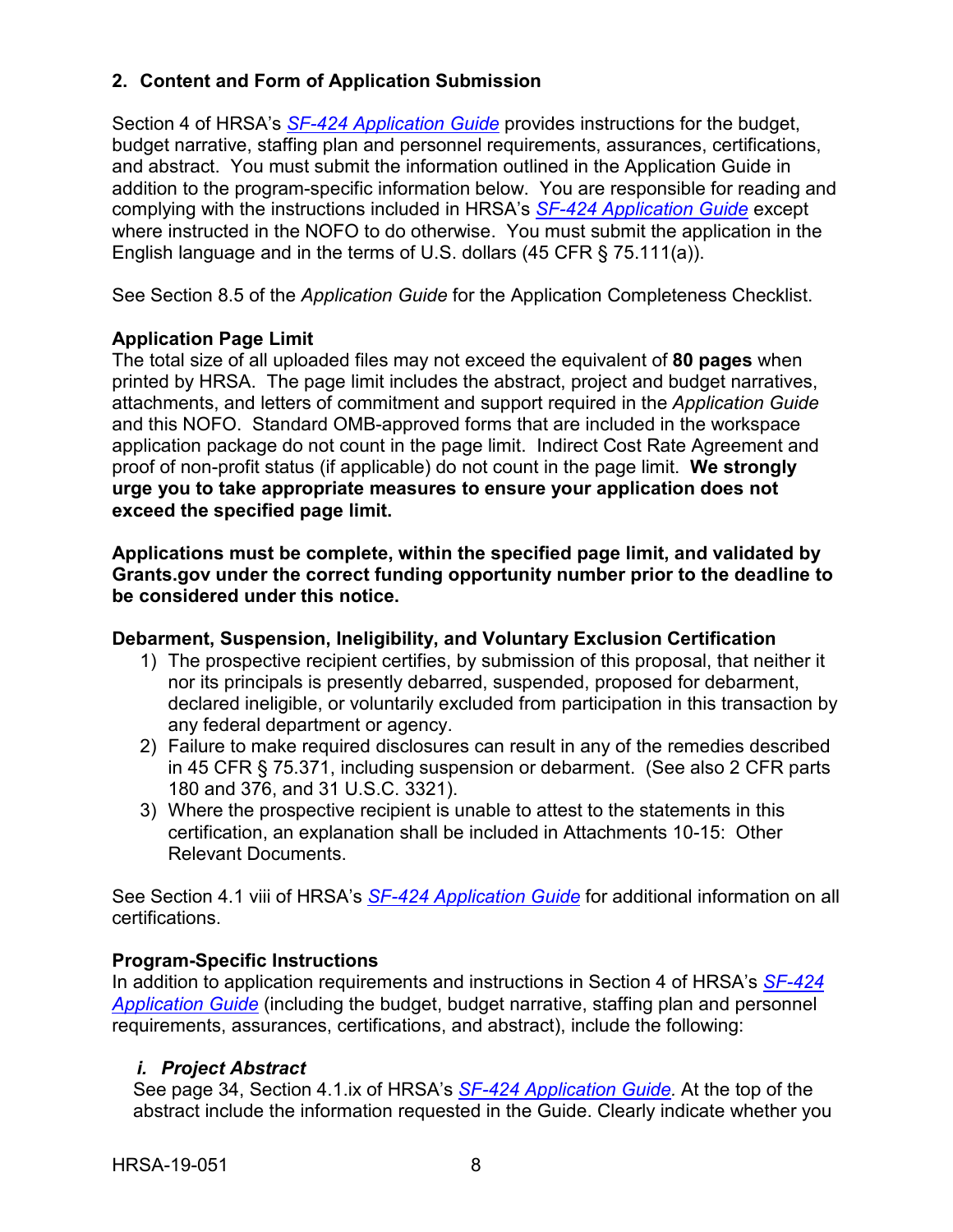are applying for Category 1: Readiness of EDs to Care for Children or Category 2: System Readiness Improvements in EMSC Performance Measures. Prepare the abstract so that it is clear, accurate, concise, and without reference to other parts of the application because it is often distributed to provide information to the public and Congress. In addition to the information requested in the SF-424 Application Guide, include the following: problem, goals and objectives, proposed activities and methodology, anticipated products, coordination, plans for evaluation, and key words.

## <span id="page-12-0"></span>*ii. Project Narrative*

This section provides a comprehensive framework and description of all aspects of the proposed project. It should be succinct, self-explanatory, consistent with forms and attachments, and well organized so that reviewers can understand the proposed project.

Applications must contain the information below. Please use the following section headers for the narrative:

- Introduction
- Needs Assessment
- Methodology
- Work Plan
- Resolution of Challenges
- Evaluation and Technical Support Capacity
- Organizational Information

Each section corresponds with a review criterion as follows:

- *INTRODUCTION -- Corresponds to Section V's Review Criterion #1.* Briefly describe the purpose of the proposed project that is consistent with Category 1 or Category 2 in this NOFO described in *Section I. [Purpose](#page-4-5)* of this NOFO.
- *NEEDS ASSESSMENT -- Corresponds to Section V's Review Criterion #1.* This section must help reviewers understand the scientific importance of the project. Include specificity on how your project will build the evidence base that links improvements in emergency care systems to pediatric patient health outcomes, and its national significance.
	- Identify which specific Category (i.e., Category 1: Readiness of EDs to Care for Children or Category 2: System Readiness Improvements in EMSC Performance Measures described in *Section I. [Purpose](#page-4-5)* of this NOFO*)*, your project will address and associated improvements in the delivery of pediatric clinical care and the health outcomes to be assessed.
	- Describe and document current evidence, the evidence gap, and the populations you are addressing. Include demographic data of these populations, citing relevant literature.
	- Demonstrate a thorough knowledge and understanding of pediatric emergency care research in ED and/or prehospital EMS agency settings.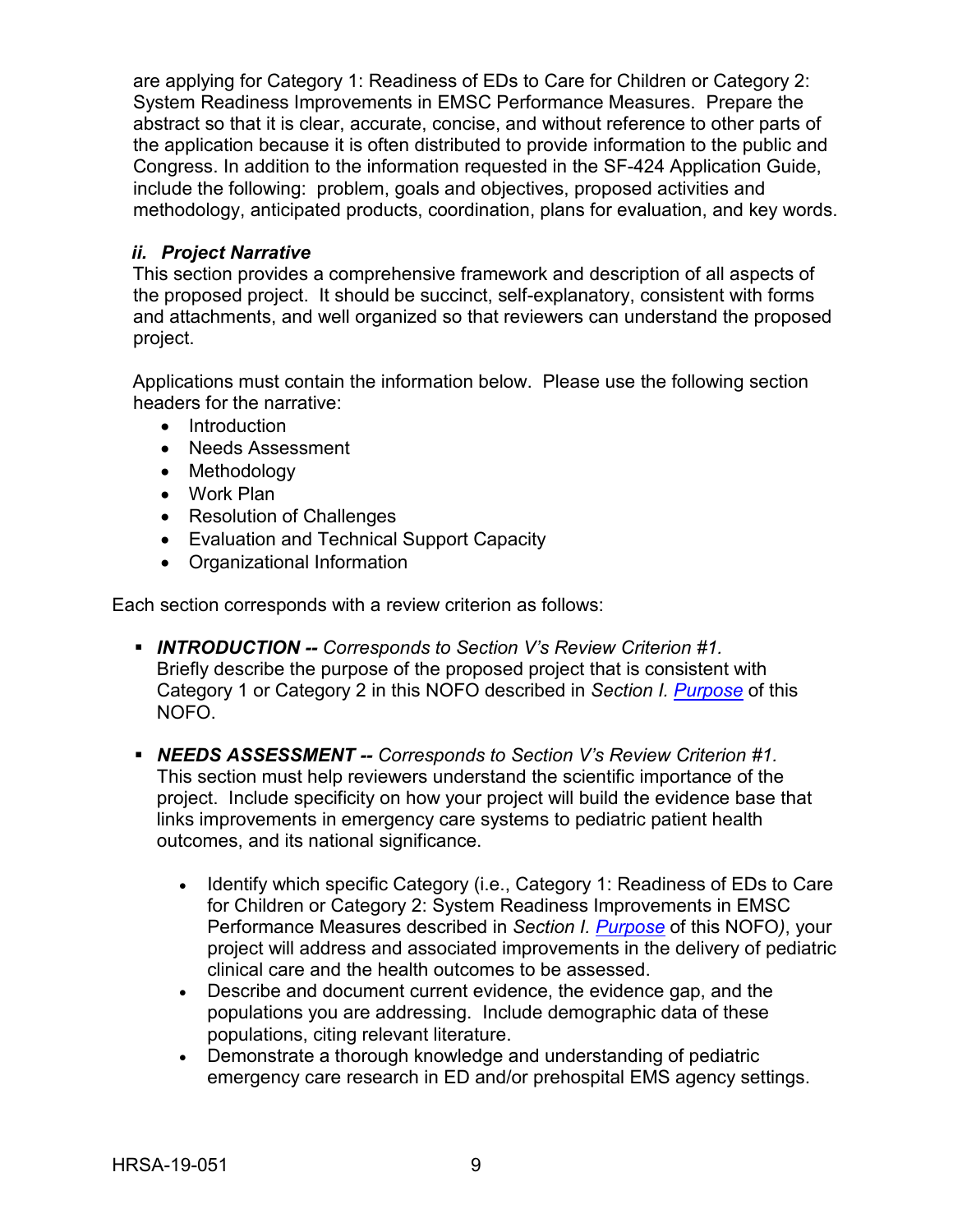- *METHODOLOGY -- Corresponds to Section V's Review Criteria # 2 and #4.* This section should include a detailed description of the methods used to implement the project.
	- Describe your proposed study design and how that design is sufficiently rigorous to investigate and confirm the presence (or absence) of the links between your proposed project and improvements in patient care and outcomes.
	- Include a list of goals and objectives to be accomplished during the funding period that demonstrate the successful implementation of the project and the ability to obtain outcome data related to improvements in delivery of clinical care and pediatric health outcomes. Objectives should be specific, measurable, attainable, realistic, and time-bound (SMART).
	- Identify sub-activities for each objective that are consistent with the overarching required activities in *Section I. Background* of this NOFO.
	- Describe your plan to access data sources; link data systems as appropriate; secure data, and collect, analyze, and track data to measure process and outcome/impact metrics. Explain how the data and results will be used to inform project development, enhance service delivery, and improve patient outcomes.
	- Describe how findings from the proposed project will be of national significance.
	- Create and implement a dissemination plan for communicating project findings to EMS stakeholders during or after the project period to include:
		- $\circ$  At least one manuscript describing the results of the project suitable for publication in an academic journal,
		- o At least one scientific presentation, and
		- o At least one webinar for HRSA EMSC Program grantees and stakeholders during the period of performance
	- Human Subjects Protection: If you are proposing a project that may utilize human subjects or data from human subjects, you should consult your Institutional Review Board (IRB). Address the timeline to obtain IRB approval and provide proof of consultation with the IRB as well as review schedules for their institution in **Attachment 9**. Note: Successful applicants will be required to submit proof of IRB approval within 30 days of award. Therefore, it is recommended (but not required) that you submit your project to the IRB at the time of application.
- *WORK PLAN -- Corresponds to Section V's Review Criterion #2.*
	- Include a Work Plan (**Attachment 1**) which describes and sequences the activities that you will use during the entire period of performance to achieve each of the objectives proposed in the Methodology section.
	- Include a **Timeline (Attachment 2)** that describes each activity and identifies responsible staff.
	- Include Letters of Agreement and/or Description(s) of Proposed/Existing Contracts (**Attachment 3**).
	- Include relevant letters of support (LOS) from key partners. LOS should describe the expertise the stakeholder brings to the project and scope/focus of future engagement around project activities. Should the inclusion of LOS exceed the page limit, provide a list of the LOS available with a summary of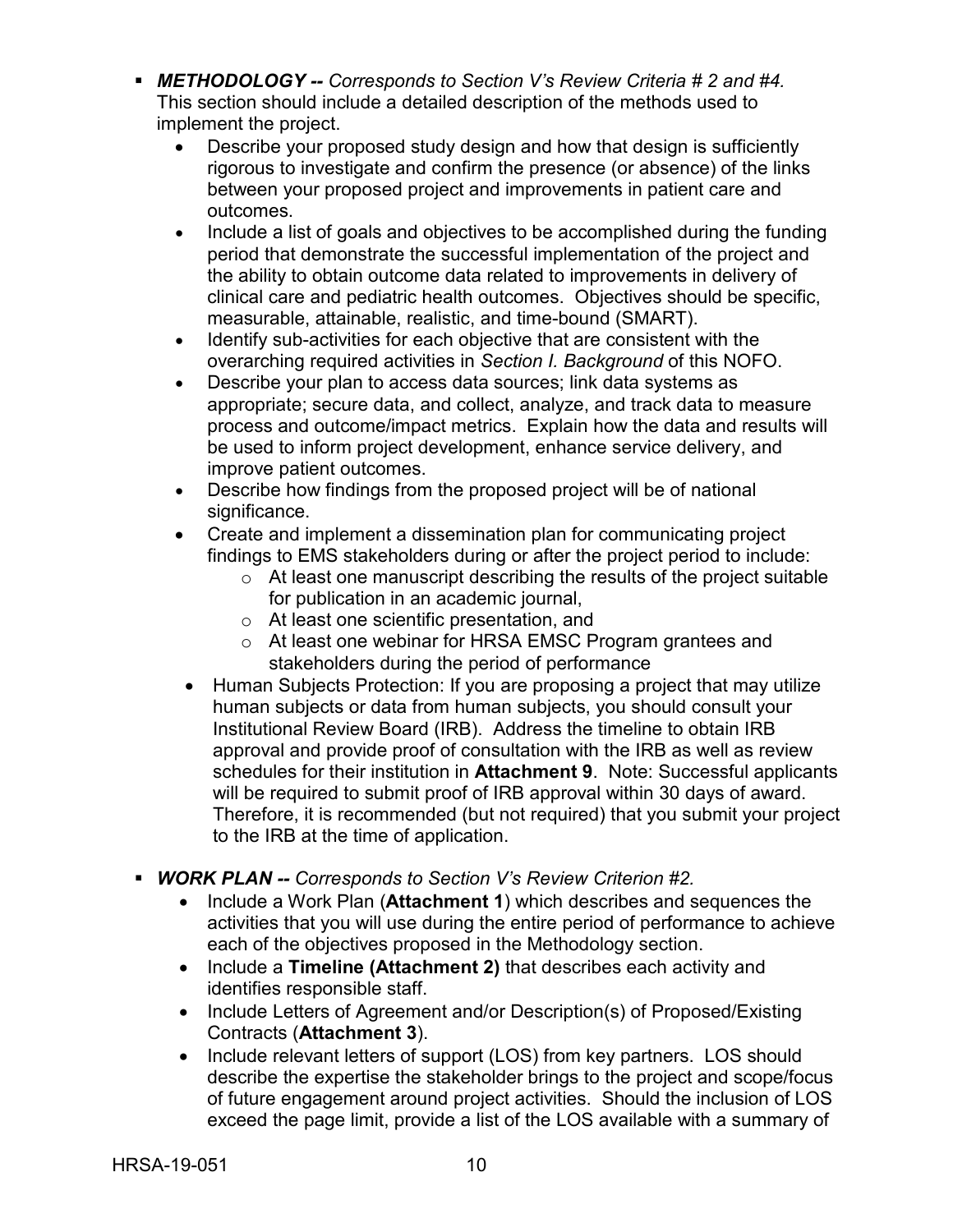the details requested in each. The HRSA Project Officer overseeing this project may contact you for copies of the LOS at a later date for additional consideration of your proposal.

- o LOS from the HRSA EMSC Program State Partnership and the State Partnership Regionalization of Care<sup>[16](#page-14-0)</sup> award recipients in your state (if there are any) are *required* and should demonstrate integration throughout the project (**Attachment 4**).
- Include a **Logic Model (Attachment 8)**: A logic model is a one-page diagram that presents the conceptual framework for a proposed project and explains the links among program elements. While there are many versions of logic models, for the purposes of this NOFO, the logic model should summarize the connections between the:
	- $\circ$  Goals of the project;
	- $\circ$  Assumptions (e.g., beliefs about how the program will work and support resources). Base assumptions on research, best practices, and experience;
	- o Inputs (e.g., organizational profile, collaborative partners, key staff, budget, other resources);
	- $\circ$  Demographic data about the target population (i.e., the individuals to be served);
	- $\circ$  Activities (e.g., approach, key intervention(s) if applicable);
	- $\circ$  Outputs (i.e., direct products or deliverables of program activities); and
	- $\circ$  Outcomes (i.e., results of the program, typically describing a change in people or systems or improved health outcomes that can be attributed to the application of the program intervention(s).

See *Section VIII. Other Information* for more background on Logic Models.

- *RESOLUTION OF CHALLENGES -- Corresponds to Section V's Review Criterion # 3.*
	- Discuss challenges that you are likely to encounter in designing and implementing the activities described in the work plan, and approaches that you will use to resolve such challenges.
- *EVALUATION AND TECHNICAL SUPPORT CAPACITY -- Corresponds to Section V's Review Criteria #3 and #5.*
	- Include a program performance evaluation plan that describes how you will monitor and track project activities, performance, and progress towards achieving the project's goals and objectives in addition to continuous monitoring of program performance to inform continuous program improvement efforts.
		- o For each described objective, include at least one evaluation measure.
		- o Describe how you will respond to obstacles to implementing the evaluation plan.
	- Include an evaluation timeline that is consistent with the work plan.

<span id="page-14-0"></span> $\overline{a}$ <sup>16</sup> State Partnership grantees exist in 58 states, territories, and the District of Columbia. State Partnership Regionalization of Care grants are currently in three states (New Mexico, California, and Montana). Contact information for EMSC grantees is available at: [https://emscimprovement.center/emsc-grantee](https://emscimprovement.center/emsc-grantee-contact-list/)[contact-list/](https://emscimprovement.center/emsc-grantee-contact-list/)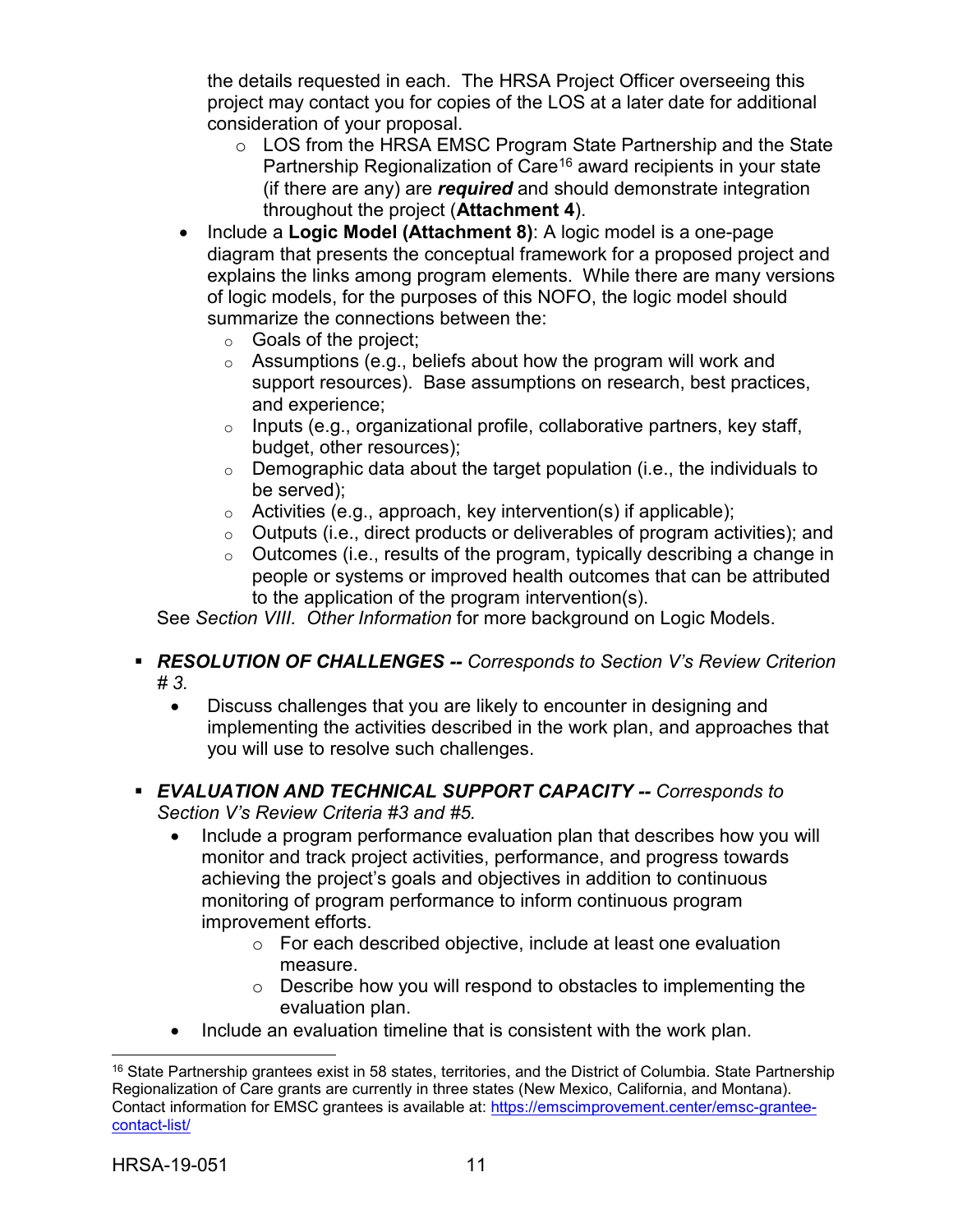- Detail how you will establish the lines of communication with partner organizations or agencies to ensure consistent, timely, high quality work.
- Describe project staff leadership and management skills, as well as experience and expertise in directing the activities in the proposed project. Experience should demonstrate ability to perform the work described in this NOFO. This experience should include evidence of prior successful collaboration with stakeholders, government and non-government entities, and national organizations in integrating healthcare system readiness improvements and pediatric considerations into the nation's healthcare system.
- Describe current experience, skills, and knowledge related to pediatric emergency care, including key individuals on staff, materials published, and previous work of a similar nature.
- Provide a staffing plan and job descriptions for key personnel (**Attachment 5**).
- Provide summary curriculum vitae (Biographical Sketch), maximum of two pages, for each key professional or technical staff member (**Attachment 6**).
- *ORGANIZATIONAL INFORMATION -- Corresponds to Section V's Review Criterion #5.*
	- Succinctly describe your organization's current mission, structure, and scope of current activities. Highlight how these elements all contribute to your organization's ability to conduct the program requirements and meet program expectations.
	- Outline the plan for the project's management, including an explanation of the roles and responsibilities of project personnel, project collaborators, and consultants.
	- Discuss how your organization will follow the approved project plan, as outlined in the application; properly account for the federal funds; and document all costs to avoid audit findings.
	- Include an organizational chart (**Attachment 7**).
	- Describe established lines of communication to ensure efficient management and completion of the project.
	- Describe the systems and processes that will support your organization's ability to report progress on proposed project objectives, including a description of how the organization will collect and manage and secure data (e.g., assigned skilled staff, data management software, data security) in a way that allows for accurate and timely reporting of performance outcomes and continuous monitoring of program performance.
	- Provide information about the data sources from EDs and EMS agencies that will be participating in your project.
		- o For EDs, include the following:
			- **Total number pediatric ED visits;**
			- Characteristics of these visits (demographics, percent trauma versus medical, other available statistics); and
			- Pertinent information on the ED, such as trauma or pediatric facility recognition.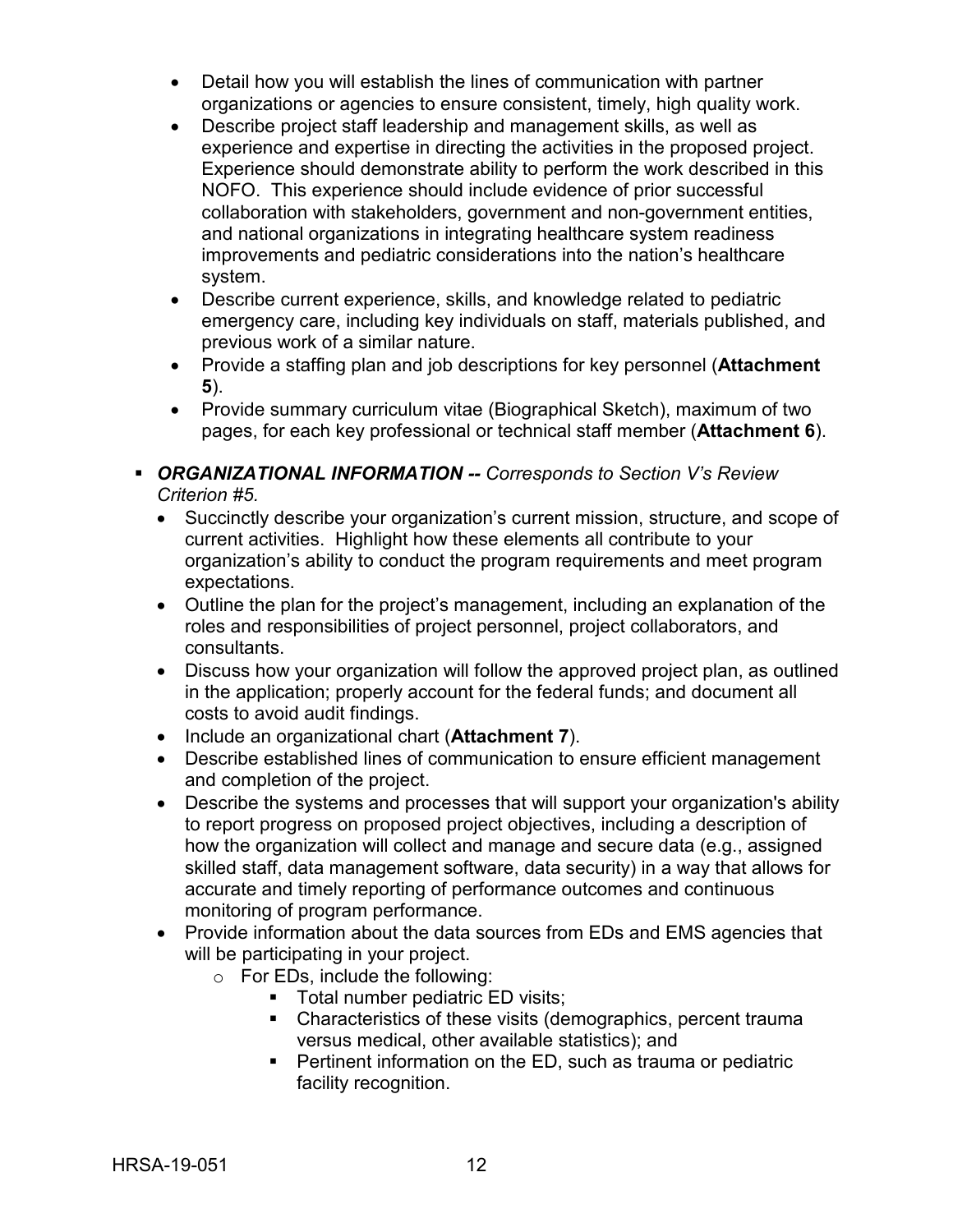- o For EMS agencies, include the following:
	- **Total population served;**
	- **Total population under age 18;**
	- Square miles of catchment area;
	- Number of annual EMS calls:
	- Number and percent of annual pediatric calls; and
	- Highest level of care, overall number of EMS providers by level and by volunteer/ career status and number by part time/ full time status, number of paramedics and average number per shift

#### **NARRATIVE GUIDANCE**

To ensure that you fully address the review criteria, this table provides a crosswalk between the narrative language and where each section falls within the review criteria.

| <b>Narrative Section</b>                | <b>Review Criteria</b>                           |  |
|-----------------------------------------|--------------------------------------------------|--|
| Introduction                            | $(1)$ Need                                       |  |
| <b>Needs Assessment</b>                 | (1) Need                                         |  |
| Methodology                             | (2) Response and (4) Impact                      |  |
| <b>Work Plan</b>                        | (2) Response                                     |  |
| <b>Resolution of Challenges</b>         | (3) Evaluative Measures                          |  |
| <b>Evaluation and Technical Support</b> | (3) Evaluative Measures and                      |  |
| Capacity                                | (5) Resources/Capabilities                       |  |
| Organizational Information              | (5) Resources/Capabilities                       |  |
| <b>Budget and Budget Narrative</b>      | (6) Support Requested – the budget section       |  |
| (below)                                 | should include sufficient justification to allow |  |
|                                         | reviewers to determine the reasonableness        |  |
|                                         | of the support requested.                        |  |

#### *iii. Budget*

<span id="page-16-0"></span>See Section 4.1.iv of HRSA's *SF-424 [Application Guide.](http://www.hrsa.gov/grants/apply/applicationguide/sf424guide.pdf)* Please note: the directions offered in the SF-424 Application Guide may differ from those offered by Grants.gov. Follow the instructions included in the Application Guide and the additional budget instructions provided below. A budget that follows the Application Guide will ensure that, if HRSA selects the application for funding, you will have a well-organized plan and by carefully following the approved plan can avoid audit issues during the implementation phase.

**Reminder:** The Total Project or Program Costs are the total allowable costs (inclusive of direct **and** indirect costs) incurred by the recipient to carry out a HRSAsupported project or activity. Total project or program costs include costs charged to the award and costs borne by the recipient to satisfy a matching or cost-sharing requirement, as applicable.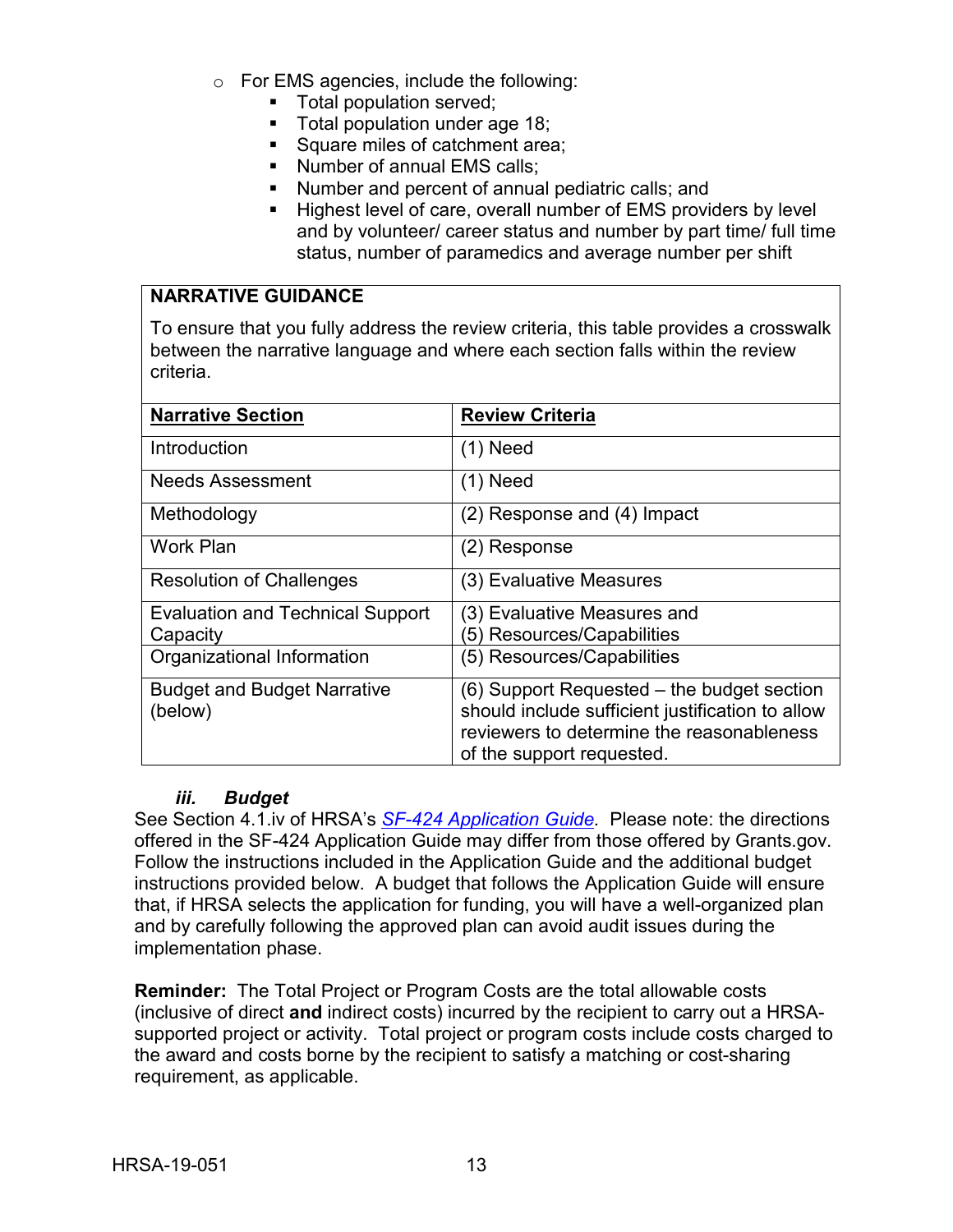The Department of Defense and Labor, Health and Human Services, and Education Appropriations Act, 2019 and Continuing Appropriations Act, 2019 (P.L. 115-245), Division B, § 202 states, "None of the funds appropriated in this title shall be used to pay the salary of an individual, through a grant or other extramural mechanism, at a rate in excess of Executive Level II." See Section 4.1.iv Budget – Salary Limitation of HRSA's *SF-424 [Application Guide](http://www.hrsa.gov/grants/apply/applicationguide/sf424guide.pdf)* for additional information. Note that these or other salary limitations may apply in the following FY, as required by law.

#### <span id="page-17-0"></span>*iv. Budget Narrative*

See Section 4.1.v. of HRSA's *SF-424 [Application Guide.](http://www.hrsa.gov/grants/apply/applicationguide/sf424guide.pdf)*

**Travel:** List travel costs according to local and long distance travel. For local travel, the mileage rate, number of miles, reason for travel and staff member/consumers completing the travel should be outlined.

At a minimum, the following travel is required:

• Travel funds allocated for two individuals, including the Principal Investigator (PI), to attend a HRSA EMSC Program meeting (held on Years 2 and 4) in Washington, DC. The HRSA EMSC Program requires the PI and another individual with a designated role in the project to attend these meetings. A three-night trip should be budgeted.

It is also recommended that travel for presentation at scientific meetings and other training meetings be budgeted for as appropriate.

#### <span id="page-17-1"></span>*v. Program-Specific Forms*

Program-specific forms are not required for application.

#### <span id="page-17-2"></span>vi. *Attachments*

Provide the following items in the order specified below to complete the content of the application. Unless otherwise noted, attachments count toward the application page limit. Indirect cost rate agreements and proof of non-profit status (if applicable) will not count toward the page limit. You must clearly label each attachment

## **Attachment 1: Work Plan**

Attach the work plan for the project that includes all information detailed in *Section IV. 2.ii. Project Narrative*. If you will make subawards or expend funds on contracts, describe how your organization will ensure proper documentation of funds.

## **Attachment 2: Timeline**

The timeline should link activities to project objectives and should cover the 4 years of the period of performance.

## **Attachment 3: Letters of Agreement, Memoranda of Understanding, and/or Description(s) of Proposed/Existing Contracts (project-specific)**

Provide any documents that describe working relationships between your organization and other entities and programs cited in the proposal. Documents that confirm actual or pending contractual or other agreements should clearly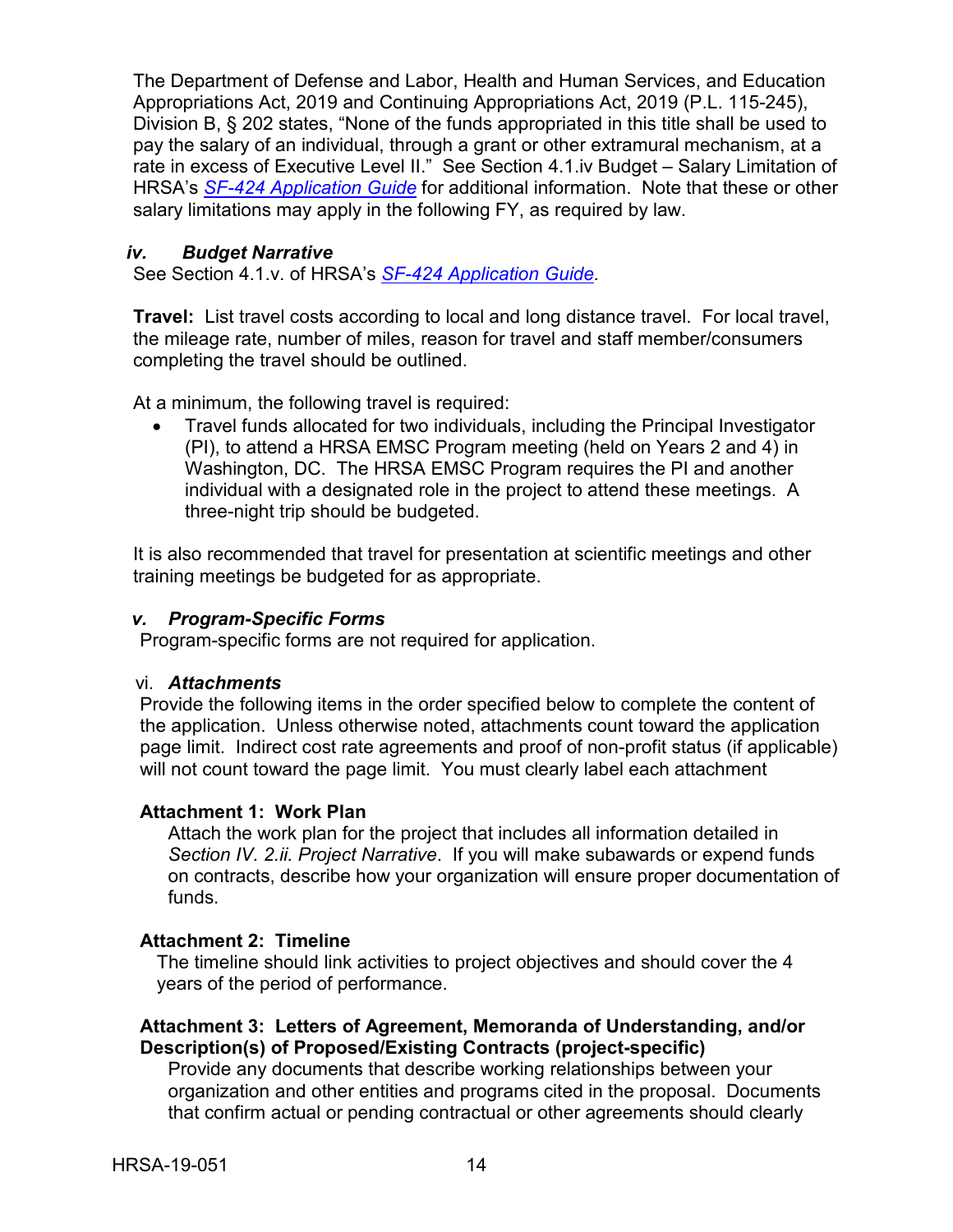describe the roles of the contractors and any deliverable. Make sure any letters of agreement are signed and dated.

#### **Attachment 4: Letters of Support from Key Stakeholders**

Letters of support must be dated and specifically indicate a commitment to the project/program (in-kind services, dollars, staff, space, equipment, etc.).

#### **Attachment 5: Staffing Plan and Job Descriptions for Key Personnel** (see Section 4.1. of HRSA's [SF-424 Application Guide\)](http://www.hrsa.gov/grants/apply/applicationguide/sf424guide.pdf)

Keep each job description to one page in length as much as possible. Include the role, responsibilities, and qualifications of proposed project staff. Also, include a description of your organization's timekeeping process to ensure that you will comply with the federal standards related to documenting personnel costs.

#### **Attachment 6: Biographical Sketches of Key Personnel**

Include biographical sketches for persons occupying the key positions described in Attachment 5, not to exceed two pages in length per person. In the event that a biographical sketch is included for an identified individual not yet hired, include a letter of commitment from that person with the biographical sketch.

#### **Attachment 7: Project Organizational Chart**

Provide a one-page figure that depicts the organizational structure of the project.

#### **Attachment 8: Logic Model**

While there are many versions of logic models, for the purposes of this NOFO, the logic model should include the components described in *Section IV. 2. ii. Project Narrative*.

#### **Attachment 9** (**Only required if human subjects research involved**):

Include the timeline to obtain IRB approval and provide proof of consultation with the IRB as well as review schedules for your institution.

#### *Attachments 10 – 15: Other Relevant Documents.*

Include here any other documents that are relevant to the application.

#### <span id="page-18-0"></span>**3. Dun and Bradstreet Data Universal Numbering System (DUNS) Number and System for Award Management**

You must obtain a valid DUNS number, also known as the Unique Entity Identifier, for your organization/agency and provide that number in the application. You must also register with the System for Award Management (SAM) and continue to maintain active SAM registration with current information at all times during which you have an active federal award or an application or plan under consideration by an agency (unless the applicant is an individual or federal agency that is exempted from those requirements under 2 CFR § 25.110(b) or (c), or has an exception approved by the agency under 2 CFR § 25.110(d))**.**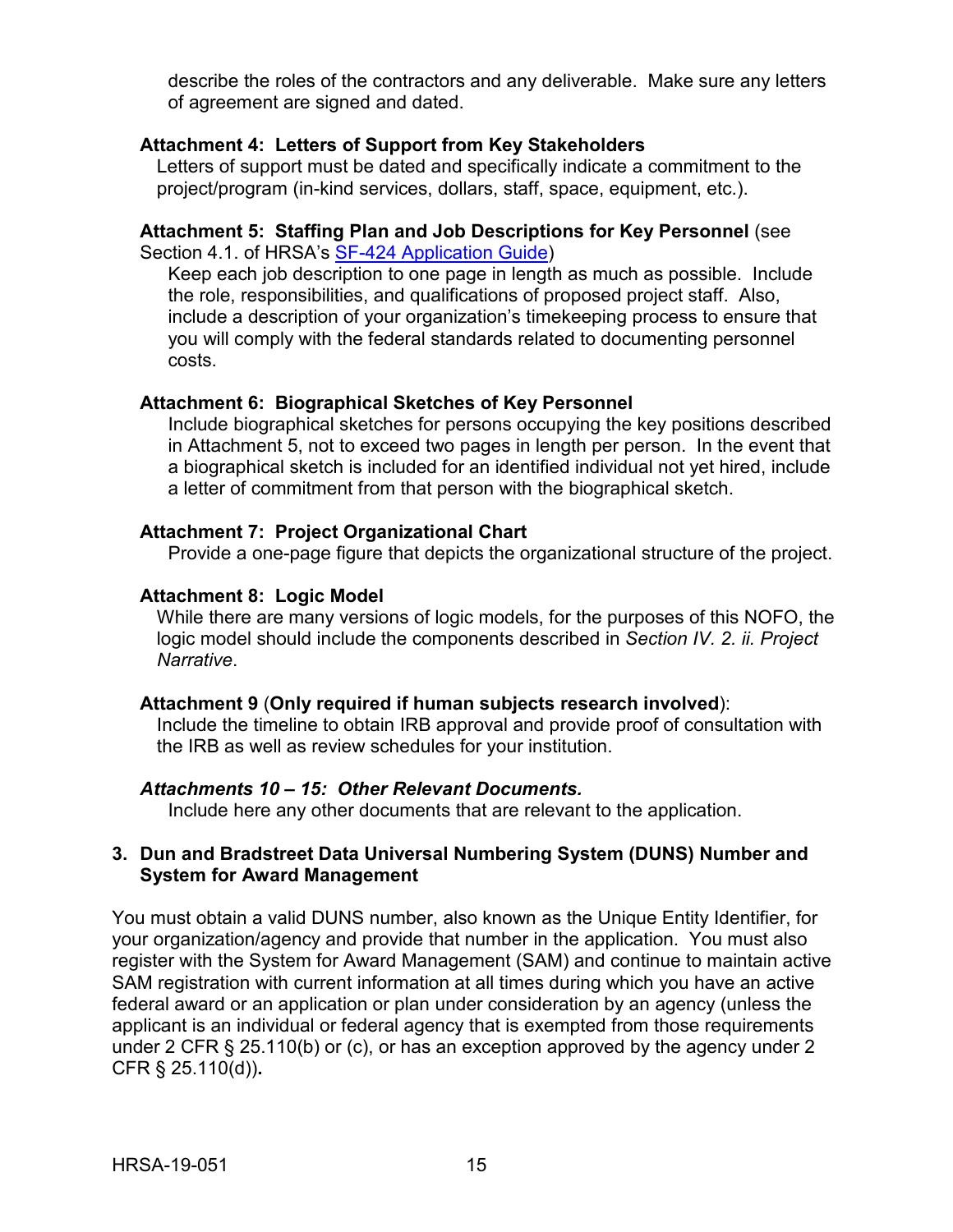HRSA may not make an award to an applicant until the applicant has complied with all applicable DUNS and SAM requirements and, if an applicant has not fully complied with the requirements by the time HRSA is ready to make an award, HRSA may determine that the applicant is not qualified to receive an award and use that determination as the basis for making an award to another applicant.

If you have already completed Grants.gov registration for HRSA or another federal agency, confirm that the registration is still active and that the Authorized Organization Representative (AOR) has been approved.

The Grants.gov registration process requires information in three separate systems:

- Dun and Bradstreet [\(http://www.dnb.com/duns-number.html\)](http://www.dnb.com/duns-number.html)
- System for Award Management (SAM) [\(https://www.sam.gov\)](https://www.sam.gov/)
- Grants.gov [\(http://www.grants.gov/\)](http://www.grants.gov/)

For further details, see Section 3.1 of HRSA's *SF-424 [Application Guide.](http://www.hrsa.gov/grants/apply/applicationguide/sf424guide.pdf)*

**UPDATED [SAM.GOV](http://sam.gov/) ALERT:** For your SAM.gov registration, you must submit a [notarized letter](https://www.fsd.gov/fsd-gov/answer.do?sysparm_kbid=d2e67885db0d5f00b3257d321f96194b&sysparm_search=kb0013183) appointing the authorized Entity Administrator. The review process changed for the Federal Assistance community on June 11, 2018. Read the [updated](https://www.gsa.gov/about-us/organization/federal-acquisition-service/office-of-systems-management/integrated-award-environment-iae/sam-update)  [FAQs](https://www.gsa.gov/about-us/organization/federal-acquisition-service/office-of-systems-management/integrated-award-environment-iae/sam-update) to learn more.

**If you fail to allow ample time to complete registration with SAM or Grants.gov, you will not be eligible for a deadline extension or waiver of the electronic submission requirement.**

<span id="page-19-0"></span>**4. Submission Dates and Times**

#### **Application Due Date**

The due date for applications under this NOFO is *April 11, 2019 at 11:59 p.m. Eastern Time*. HRSA suggests submitting applications to Grants.gov at least **3 days before the deadline** to allow for any unforeseen circumstances.

See Section 8.2.5 – Summary of emails from Grants.gov of HRSA's *[SF-424 Application](http://www.hrsa.gov/grants/apply/applicationguide/sf424guide.pdf)  [Guide](http://www.hrsa.gov/grants/apply/applicationguide/sf424guide.pdf)* for additional information.

#### <span id="page-19-1"></span>**5. Intergovernmental Review**

The Targeted Issues Program is not a program subject to the provisions of Executive Order 12372, as implemented by 45 CFR part 100. See Section 4.1 ii of HRSA's *[SF-](http://www.hrsa.gov/grants/apply/applicationguide/sf424guide.pdf)424 [Application Guide](http://www.hrsa.gov/grants/apply/applicationguide/sf424guide.pdf)* for additional information.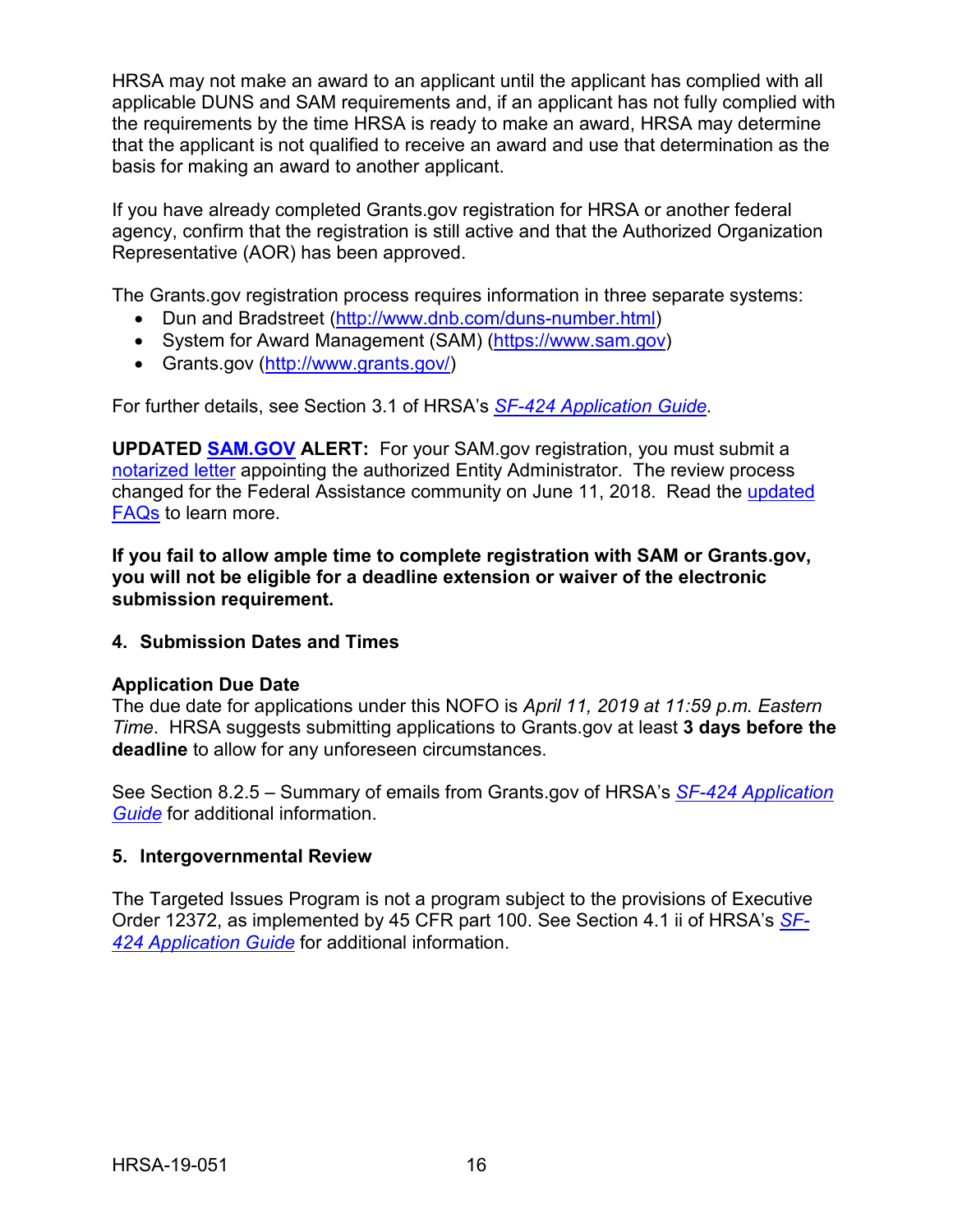## <span id="page-20-0"></span>**6. Funding Restrictions**

You may request funding for a period of performance of up to 4 years, at no more than \$325,000 per year (inclusive of direct **and** indirect costs). Awards to support projects beyond the first budget year will be contingent upon Congressional appropriation, satisfactory progress in meeting the project's objectives, and a determination that continued funding would be in the best interest of the Federal Government.

The General Provisions in Division B of the Department of Defense and Labor, Health and Human Services, and Education Appropriations Act, 2019 and Continuing Appropriations Act, 2019 (P.L. 115-245) apply to this program. Please see Section 4.1 of HRSA's *SF-424 [Application Guide](http://www.hrsa.gov/grants/apply/applicationguide/sf424guide.pdf)* for additional information. Note that these or other restrictions will apply in the following FY, as required by law.

You are required to have the necessary policies, procedures, and financial controls in place to ensure that your organization complies with all legal requirements and restrictions applicable to the receipt of federal funding including statutory restrictions on use of funds for lobbying, executive salaries, gun control, abortion, etc. Like those for all other applicable grants requirements, the effectiveness of these policies, procedures, and controls is subject to audit.

All program income generated as a result of awarded funds must be used for approved project-related activities. The program income alternative applied to the award(s) under the program will be the addition/additive alternative. You can find post-award requirements for program income at [45 CFR § 75.307.](https://www.ecfr.gov/cgi-bin/retrieveECFR?gp=1&SID=4d52364ec83fab994c665943dadf9cf7&ty=HTML&h=L&r=PART&n=pt45.1.75)

## <span id="page-20-1"></span>**V. Application Review Information**

## <span id="page-20-2"></span>**1. Review Criteria**

HRSA has procedures for assessing the technical merit of applications to provide for an objective review of applications and to assist you in understanding the standards against which your application will be reviewed. HRSA has critical indicators for each review criterion to assist you in presenting pertinent information related to that criterion and to provide the reviewer with a standard for evaluation. See the review criteria outlined below with specific detail and scoring points.

These criteria are the basis upon which the reviewers will evaluate and score the merit of the application. The entire proposal will be considered during objective review

Review criteria are used to review and rank applications. The HRSA EMSC Targeted Issues Program has six review criteria:

- Criterion 1: NEED (10 points)
- Criterion 2: RESPONSE (35 points)
- Criterion 3: EVALUATIVE MEASURE (10 points)
- Criterion 4: IMPACT (10 points)
- Criterion 5: RESOURCES/CAPABILITIES (25 points)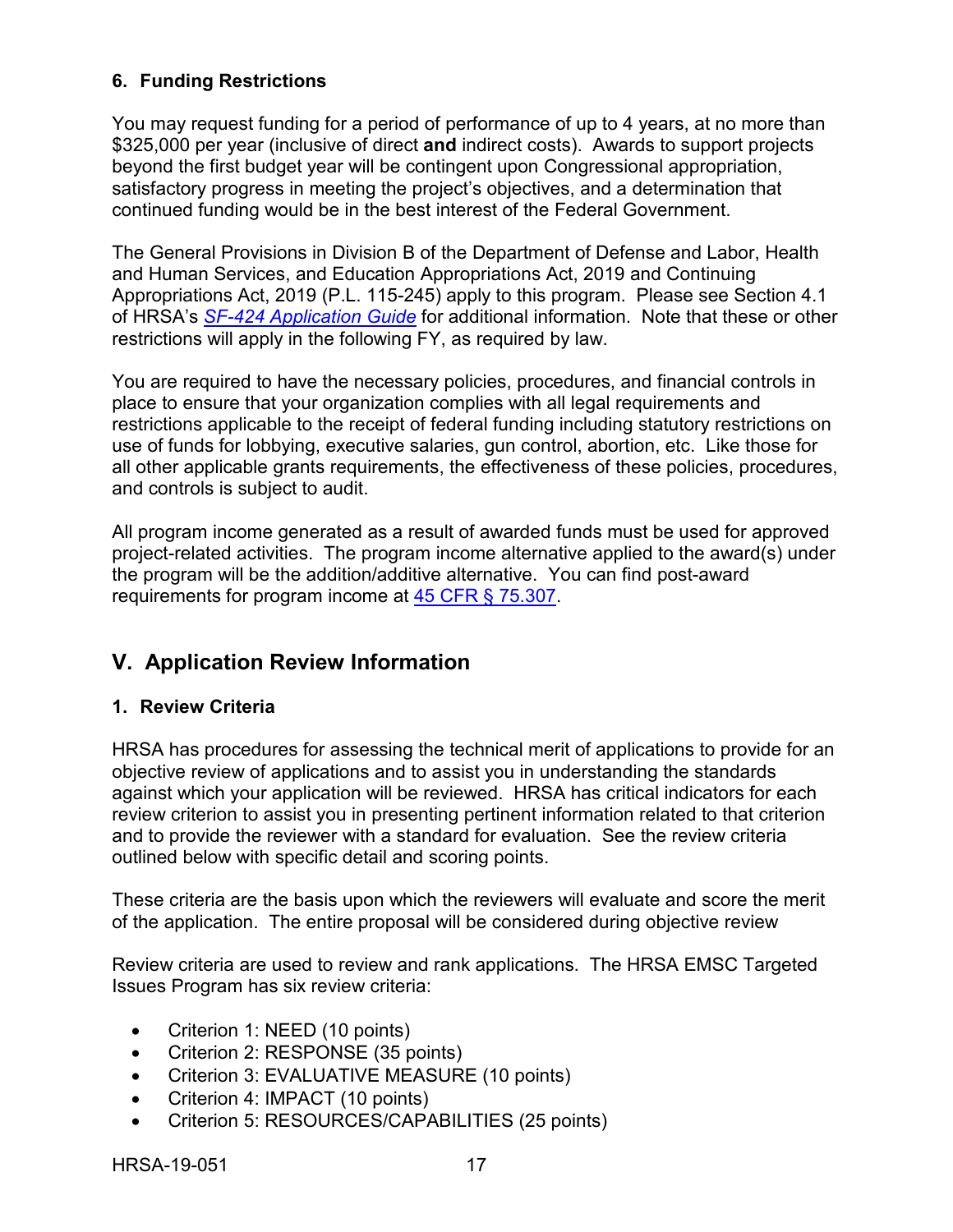• Criterion 6: SUPPORT REQUESTED (10 points) TOTAL Points: 100

## *Criterion 1: NEED (10 points) – Corresponds to Section IV's Introduction and Needs Assessment.*

The extent to which the application:

- Describes the purpose of the project and selects one of the two Categories described in Section I: [Purpose](#page-4-5) of this NOFO.
- Describes the current evidence and gap in evidence for connecting the selected project with improvements in pediatric clinical care and health outcomes.
- Cites demographic data and literature to support the need identified.
- Demonstrates knowledge and understanding of pediatric emergency care research in the EMS ED and/or prehospital EMS agency settings.

Criterion 2: *RESPONSE (35 points) – Corresponds to Section IV's Methodology and Work Plan.*

## *Sub-criteria: Methodology (25 points)*

The extent to which the application:

- Describes a rigorous study design that will successfully establish new evidence that links system readiness improvements with improved clinical care and health outcomes.
- Describes clear and concise goals and SMART objectives that demonstrate an ability to address the problem and attain the project objectives.
- Identifies appropriate activities for each objective.
- Describes an effective plan to link data systems, collect and secure data, and analyze data, and explains how that data will be used to inform the project, identify effective areas for program performance improvement, and assess outcomes.
- Includes a robust dissemination plan with the required components as described in *Section IV: Narrative*
- Addresses human subjects protection and provides an assurance of IRB approval within 30 days of award.

## *Sub-criteria: Work Plan (10 points)*

The extent to which the application:

- Includes a sufficient work plan with the required components that clearly describes and sequences activities and will achieve the project objectives.
- Includes a clear timeline that identifies responsible staff and is appropriate to the proposed project.
- Includes clear and specific letters of agreement or descriptions of proposed contracts if appropriate to the proposed project.
- Includes relevant LOS, including the required LOS from the EMSC Program State Partnership grantee and the State Partnership Regionalization of Care grantee, if there is one in the state.
- Includes a logic model that clearly delineates the relationship between the proposed activities and outcomes of the project.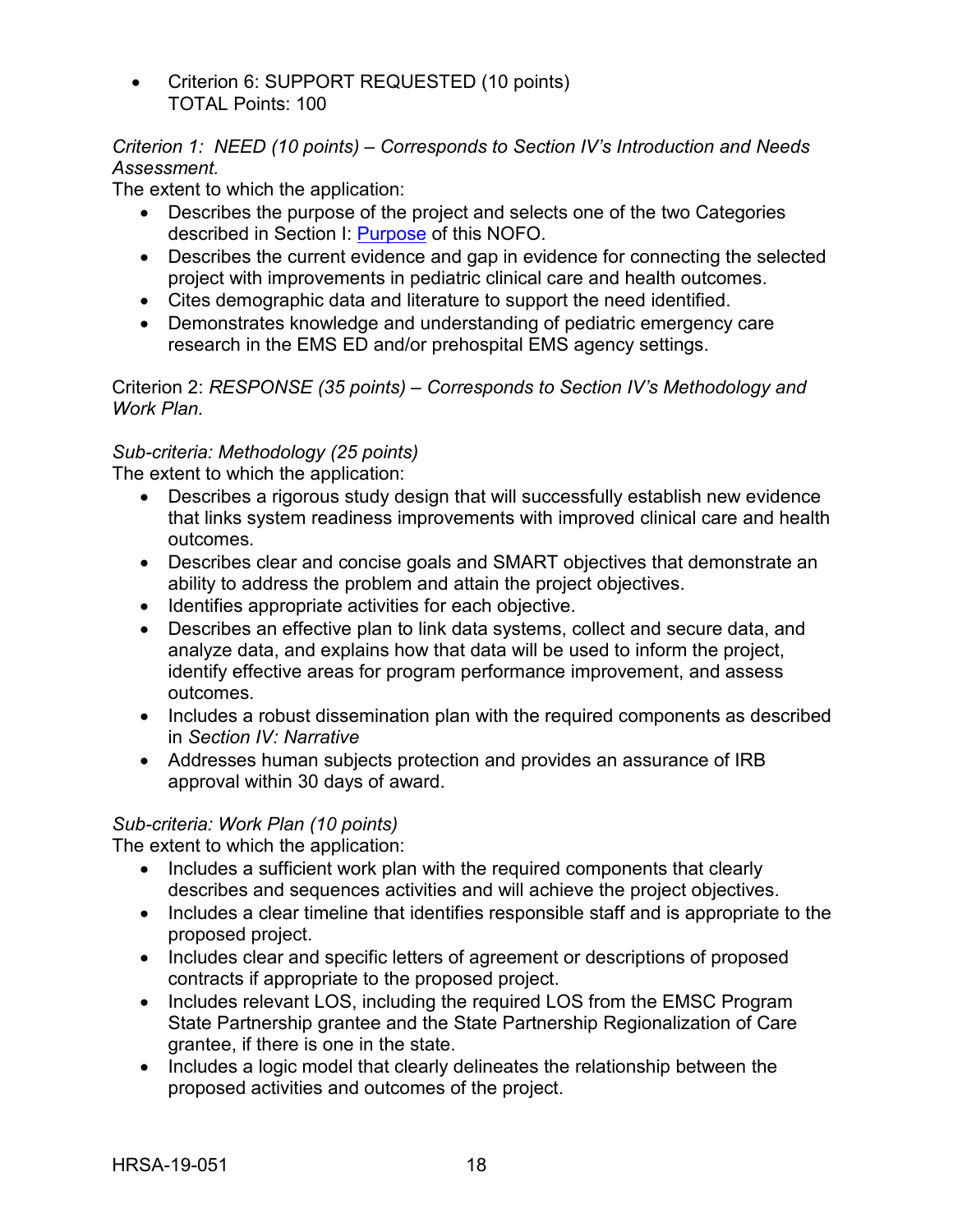*Criterion 3: EVALUATIVE MEASURES (10 points) – Corresponds to Section IV's Resolution of Challenges* and *Evaluation and Technical Support Capacity.* The extent to which the application:

- Includes a project evaluation plan with effective methods to monitor progress towards project goals and objectives and includes a feedback mechanism(s) for continuous monitoring and improvement of program performance.
- Discusses the challenges in project design and implementation as well as evaluation challenges and proposes clear, realistic plans that can resolve those challenges.
- Includes a clear evaluation timeline consistent with the work plan.
- Includes at least one evaluation measure for each objective.
- Demonstrates that the evaluative measures will be able to assess: a) to what extent the program objectives have been met, and b) to what extent any system readiness improvements can be attributed to the project.

## *Criterion 4: IMPACT (10 points) – Corresponds to Section IV's Methodology* The extent to which the application:

- Describes and demonstrates a clear understanding and expectation for how results of the project will be of national significance and serve to impact the delivery of emergency care to children.
- Includes clear plans to disseminate project findings to key audiences identified in the Purpose section.

### *Criterion 5: RESOURCES/CAPABILITIES (25 points) – Corresponds to Section IV's Evaluation and Technical Support Capacity and Organizational Information.* The extent to which the application:

- Includes project personnel that are sufficiently qualified by training and/or experience to implement and carry out the project. This should include leadership and management skills, experience collaborating with stakeholders, experience designing, implementing and publishing findings from research studies, and experience related to pediatric emergency care.
- Provides sufficient detail describing the current experience, skills, and knowledge of key personnel, including specific examples of prior work of a similar nature.
- Includes a clear staffing plan, job descriptions and biosketches for key personnel.
- Describes sufficient capacity of the applicant organization to fulfill the needs and requirements of the proposed project.
- Describes sufficient capacity to follow the project plan, properly account for federal funds, and document costs.
- Describes the organizational plan for the project's implementation and management, including how the organization will collect and manage data.
- Includes an organizational chart with all pertinent partners.
- Demonstrates the ability of the applicant organization and project personnel to design and implement pediatric health research that informs changes to clinical practice.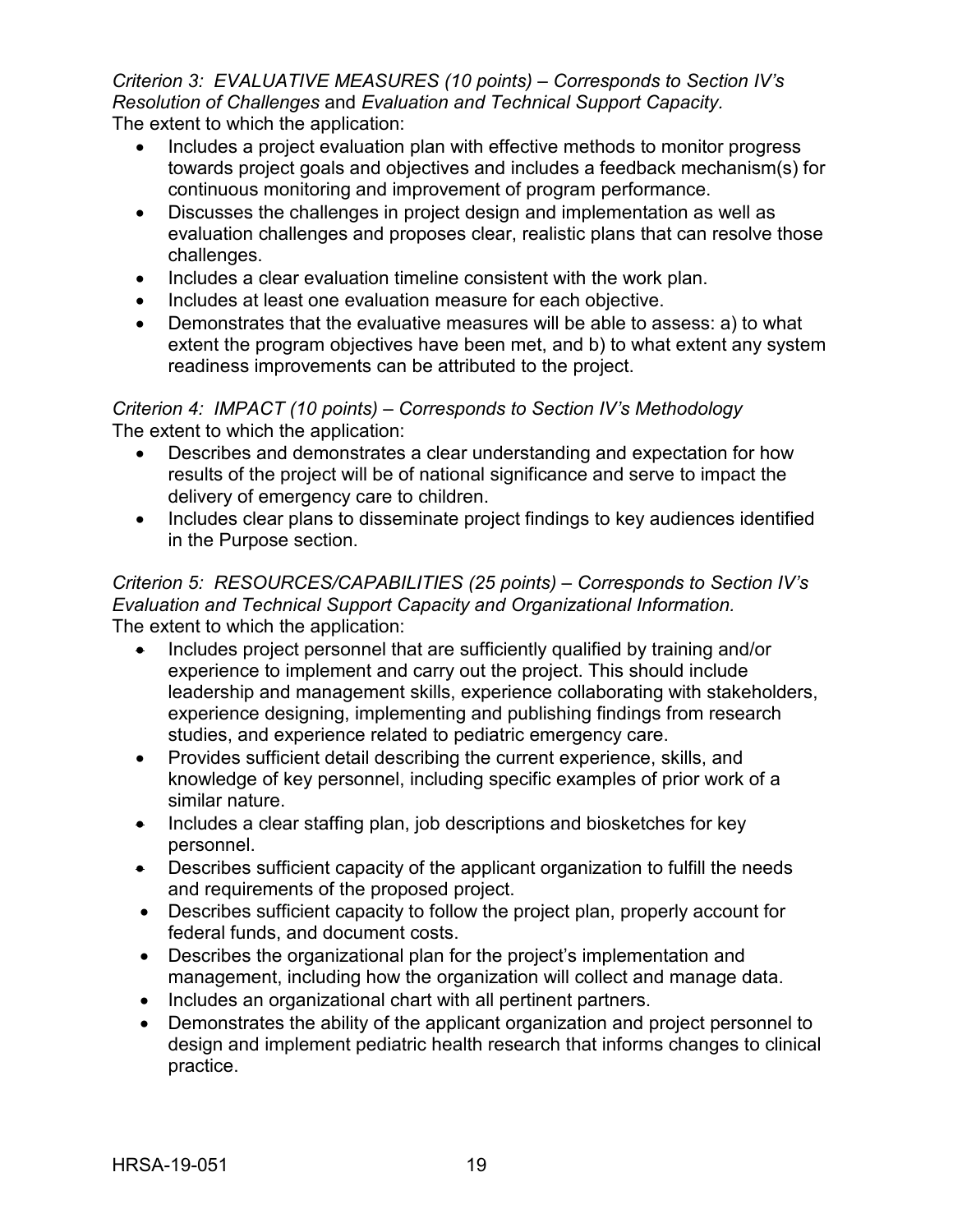- Provides the required data on the facilities (i.e., EDs and/or EMS agencies) that will participate in the project.
- Describes established lines of communication to ensure efficient management and completion of the project.

*Criterion 6: SUPPORT REQUESTED (10 points) – Corresponds to Section IV's Budget and Budget Narrative.*

The extent to which the application:

- Includes an itemized budget that demonstrates a well-planned project for each of the program's 4 years.
- Describes costs, as outlined in the budget sections, which are reasonable given the scope of work.
- Demonstrates that key personnel have adequate time devoted to the project to achieve project objectives.

## <span id="page-23-0"></span>**2. Review and Selection Process**

The independent review process provides an objective evaluation to the individuals responsible for making award decisions. The highest ranked applications receive consideration for award within available funding ranges. HRSA may also consider assessment of risk and the other pre-award activities described in Section 3 below. See Section 5.3 of HRSA's *SF-424 [Application Guide](http://www.hrsa.gov/grants/apply/applicationguide/sf424guide.pdf)* for more details.

## <span id="page-23-1"></span>**3. Assessment of Risk and Other Pre-Award Activities**

HRSA may elect not to fund applicants with management or financial instability that directly relates to the organization's ability to implement statutory, regulatory or other requirements [\(45 CFR § 75.205\)](https://www.ecfr.gov/cgi-bin/retrieveECFR?gp=1&SID=4d52364ec83fab994c665943dadf9cf7&ty=HTML&h=L&r=PART&n=pt45.1.75).

HRSA reviews applications receiving a favorable objective review for other considerations that include past performance, as applicable, cost analysis of the project/program budget, assessment of your management systems, ensuring continued applicant eligibility, and compliance with any public policy requirements, including those requiring just-in-time submissions. HRSA may ask you to submit additional programmatic or administrative information (such as an updated budget or "other support" information) or to undertake certain activities (such as negotiation of an indirect cost rate) in anticipation of an award. However, even at this point in the process, such requests do not guarantee that HRSA will make an award. Following review of all applicable information, HRSA's approving and business management officials will determine whether HRSA can make an award, if special conditions are required, and what level of funding is appropriate.

Award decisions are discretionary and are not subject to appeal to any HRSA or HHS official or board.

Effective January 1, 2016, HRSA is required to review and consider any information about your organization that is in the [Federal Awardee Performance and Integrity](https://www.fapiis.gov/)  [Information System \(FAPIIS\).](https://www.fapiis.gov/) You may review and comment on any information about your organization that a federal awarding agency previously entered. HRSA will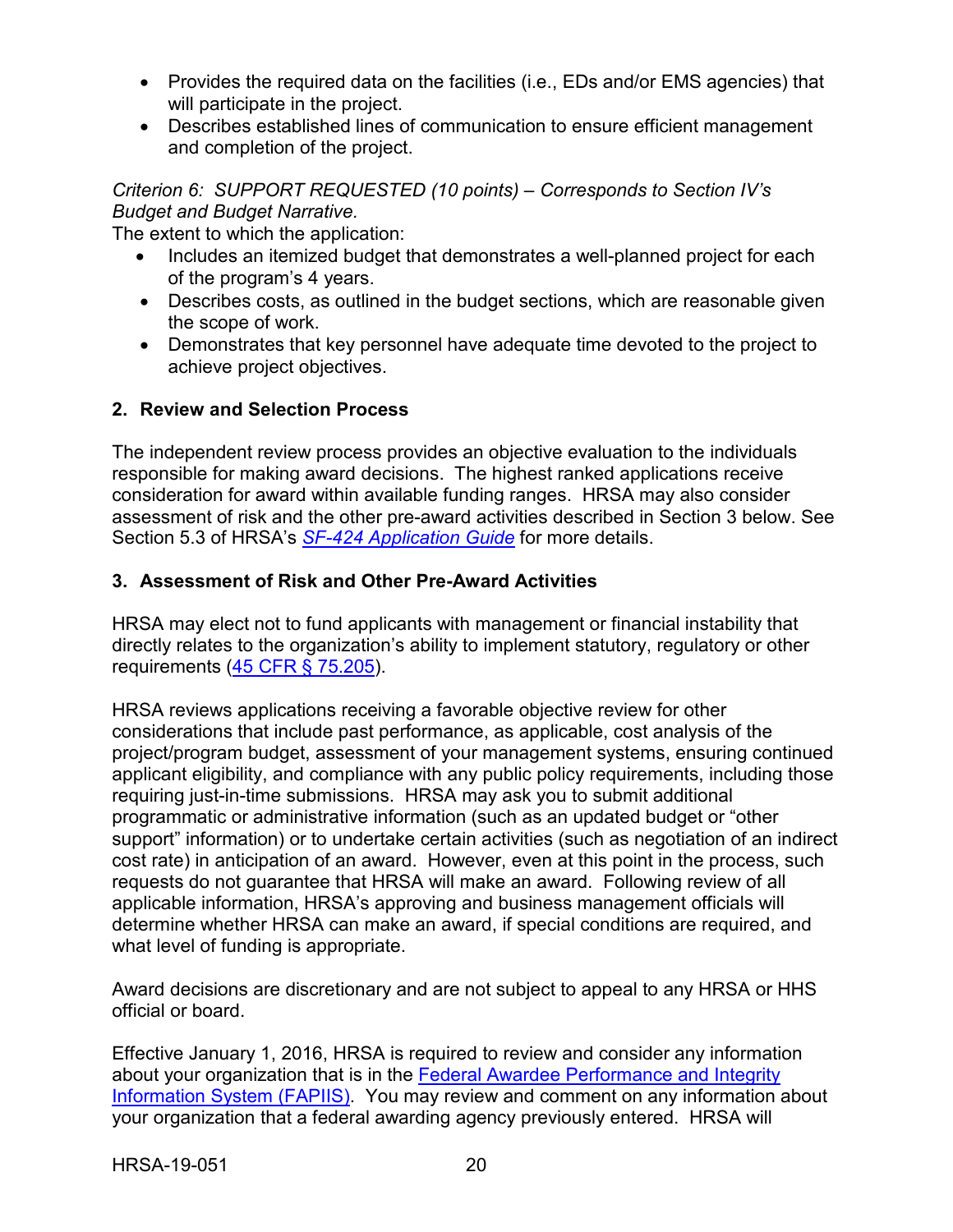consider any of your comments, in addition to other information in [FAPIIS](https://www.fapiis.gov/) in making a judgment about your organization's integrity, business ethics, and record of performance under federal awards when completing the review of risk posed as described in [45 CFR § 75.205 HHS Awarding Agency](https://www.ecfr.gov/cgi-bin/retrieveECFR?gp=1&SID=4d52364ec83fab994c665943dadf9cf7&ty=HTML&h=L&r=PART&n=pt45.1.75) Review of Risk Posed by [Applicants.](https://www.ecfr.gov/cgi-bin/retrieveECFR?gp=1&SID=4d52364ec83fab994c665943dadf9cf7&ty=HTML&h=L&r=PART&n=pt45.1.75)

HRSA will report to FAPIIS a determination that an applicant is not qualified [\(45 CFR §](https://www.ecfr.gov/cgi-bin/retrieveECFR?gp=1&SID=4d52364ec83fab994c665943dadf9cf7&ty=HTML&h=L&r=PART&n=pt45.1.75) [75.212\)](https://www.ecfr.gov/cgi-bin/retrieveECFR?gp=1&SID=4d52364ec83fab994c665943dadf9cf7&ty=HTML&h=L&r=PART&n=pt45.1.75).

## <span id="page-24-0"></span>**4. Anticipated Announcement and Award Dates**

HRSA anticipates issuing/announcing awards prior to the start date of September 1, 2019.

## <span id="page-24-1"></span>**VI. Award Administration Information**

### <span id="page-24-2"></span>**1. Award Notices**

HRSA will issue the Notice of Award prior to the start date of September 1, 2019. See Section 5.4 of HRSA's *SF-424 [Application Guide](http://www.hrsa.gov/grants/apply/applicationguide/sf424guide.pdf)* for additional information.

### <span id="page-24-3"></span>**2. Administrative and National Policy Requirements**

See Section 2.1 of HRSA's *SF-424 [Application Guide](http://www.hrsa.gov/grants/apply/applicationguide/sf424guide.pdf)*.

#### **Data Rights**

All publications the cooperative agreement recipient develops or purchases with funds awarded under this notice must be consistent with the requirements of the program. Pursuant to 45 CFR § 75.322(b), the cooperative agreement recipient owns the copyright for materials that it develops under this cooperative agreement, and HHS reserves a royalty-free, nonexclusive, and irrevocable right to reproduce, publish, or otherwise use those materials for federal purposes, and to authorize others to do so. In addition, pursuant to 45 CFR § 75.322(d), the Federal Government has the right to obtain, reproduce, publish, or otherwise use data produced under this cooperative agreement and has the right to authorize others to receive, reproduce, publish, or otherwise use such data for federal purposes, e.g., to make it available in governmentsponsored databases for use by other researchers. If applicable, the specific scope of HRSA rights with respect to a particular grant-supported effort will be addressed in the Notice of Award (NOA). Data and copyright-protected works developed by a subrecipient also are subject to the Federal Government's copyright license and data rights.

## **Human Subjects Protection**

Federal regulations [\(45 CFR part 46\)](https://www.ecfr.gov/cgi-bin/text-idx?SID=5ec405e535881de66e6f153cdf4cdcf8&mc=true&node=pt45.1.46&rgn=div5) require that proposals involving human subjects must be evaluated with reference to the risks to the subjects, the adequacy of protection against these risks, the potential benefits of the research to the subjects and others, and the importance of the knowledge gained or to be gained. If you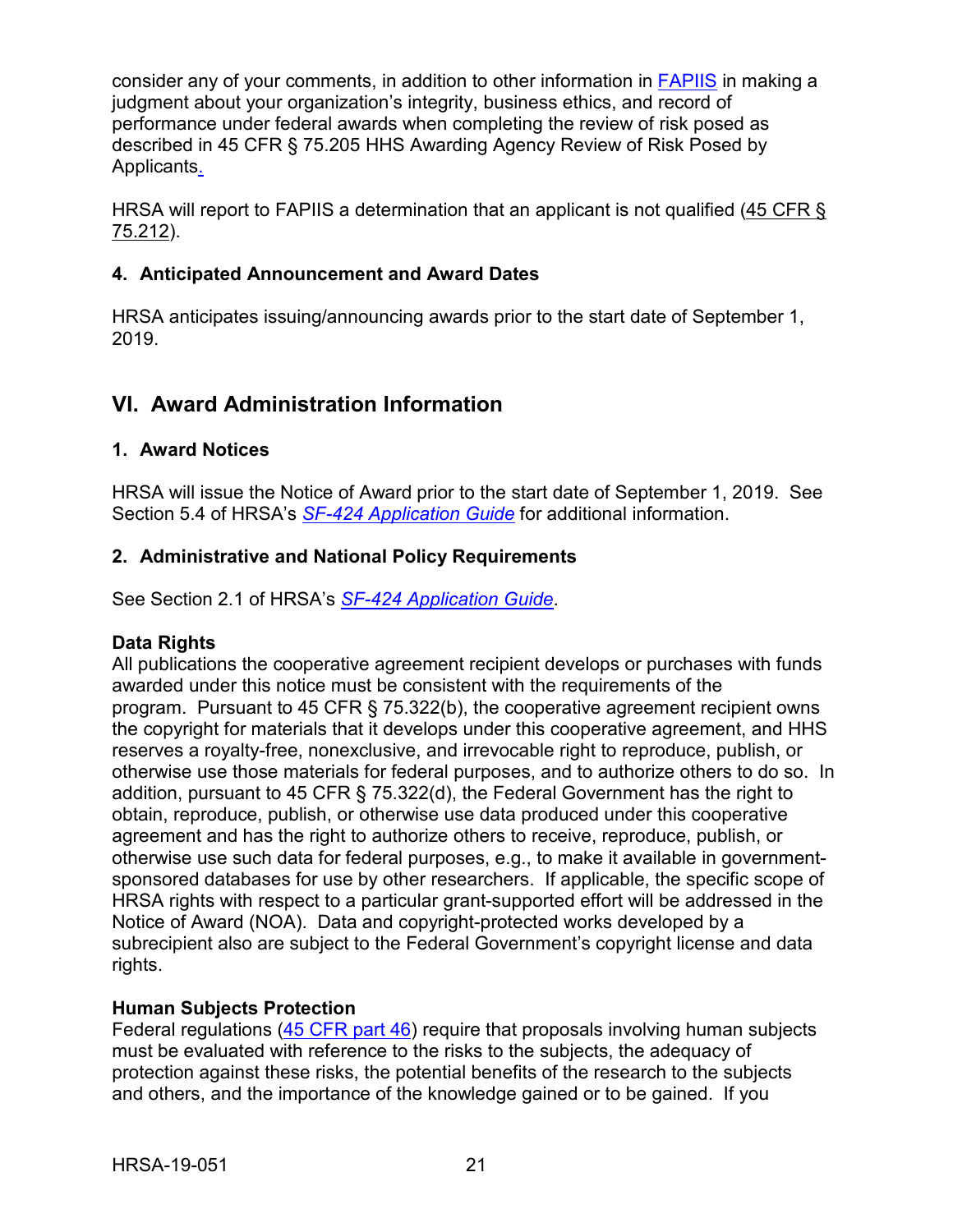anticipate research involving human subjects, you must meet the requirements of the HHS regulations to protect human subjects from research risks.

#### **Requirements of Subawards**

The terms and conditions in the Notice of Award (NOA) apply directly to the recipient of HRSA funds. The recipient is accountable for the performance of the project, program, or activity; the appropriate expenditure of funds under the award by all parties; and all other obligations of the recipient, as cited in the NOA. In general, the requirements that apply to the recipient, including public policy requirements, also apply to subrecipients under awards. See [45 CFR § 75.101 Applicability](https://www.ecfr.gov/cgi-bin/retrieveECFR?gp=1&SID=4d52364ec83fab994c665943dadf9cf7&ty=HTML&h=L&r=PART&n=pt45.1.75) for more details.

### <span id="page-25-0"></span>**3. Reporting**

The Discretionary Grant Information System (DGIS) reporting system will continue to be available through the Electronic Handbooks (EHBs). HRSA enhanced the DGIS and these improvements are available for recipient reporting. The agency will communicate with recipients and provide instructions on how to access the system for reporting. HRSA will also provide technical assistance via webinars, written guidance, and one-onone sessions with an expert, if needed.

The updated and final reporting package incorporating all OMB-accepted changes can be reviewed at:

**[https://mchb.hrsa.gov/data-research-epidemiology/discretionary-grant-data](https://mchb.hrsa.gov/data-research-epidemiology/discretionary-grant-data-collection)[collection](https://mchb.hrsa.gov/data-research-epidemiology/discretionary-grant-data-collection)** (OMB Number: 0915-0298 Expiration Date: 06/30/2019).

Award recipients must comply with Section 6 of HRSA's *SF-424 [Application Guide](http://www.hrsa.gov/grants/apply/applicationguide/sf424guide.pdf)* **and** the following reporting and review activities:

- 1) **Progress Report(s)**. The recipient must submit a progress report to HRSA on a **biannual** basis, which should address progress against program outcomes, including any expected outcomes in the first year of the program. Further information will be available in the award notice.
- 2) **Final Report Narrative.** The recipient must submit a final report narrative to HRSA after the conclusion of the project.
- 3) **Performance Reports.** HRSA has modified its reporting requirements for Special Projects of Regional and National Significance projects, Community Integrated Service Systems projects, and other grant/cooperative agreement programs to include national performance measures that were developed in accordance with the requirements of the Government Performance and Results Act (GPRA) of 1993 (Public Law 103-62). GPRA requires the establishment of measurable goals for federal programs that can be reported as part of the budgetary process, thus linking funding decisions with performance. Performance measures for states have also been established under the Block Grant provisions of Title V of the Social Security Act.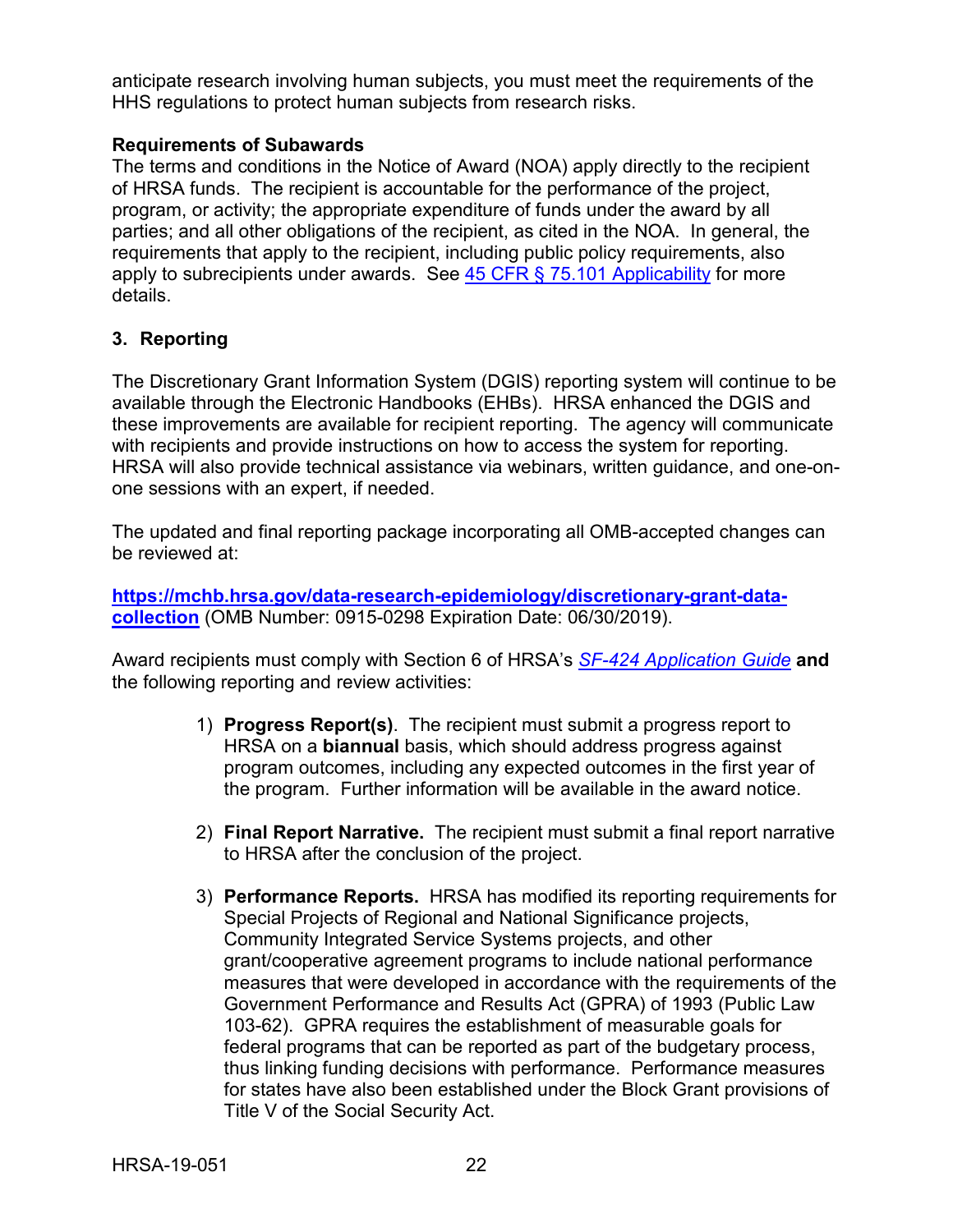#### **a) Performance Measures and Program Data**

To prepare successful applicants for their reporting requirements, the listing of administrative forms and performance measures for this program are at [https://perf-](https://perf-data.hrsa.gov/mchb/DgisApp/FormAssignmentList/H34_2.HTML)

[data.hrsa.gov/mchb/DgisApp/FormAssignmentList/H34\\_2.HTML](https://perf-data.hrsa.gov/mchb/DgisApp/FormAssignmentList/H34_2.HTML) and below.

| <b>Forms</b>                                                                                                                                                                                                                                                                                                                                                                        |                                      |                                           |                                          |  |  |  |
|-------------------------------------------------------------------------------------------------------------------------------------------------------------------------------------------------------------------------------------------------------------------------------------------------------------------------------------------------------------------------------------|--------------------------------------|-------------------------------------------|------------------------------------------|--|--|--|
| Form 1, Project Budget Details<br>$\bullet$<br>Form 2, Project Funding Profile<br>$\bullet$<br>Form 4, Project Budget and Expenditures<br>Form 6, Maternal & Child Health Discretionary Grant<br><b>Form 7, Discretionary Grant Project</b><br><b>Products, Publications, and Submissions Data Collection Form</b><br><b>Updated DGIS Performance Measures, Numbering by Domain</b> |                                      |                                           |                                          |  |  |  |
| (All Performance Measures are revised from the previous OMB package)                                                                                                                                                                                                                                                                                                                |                                      |                                           |                                          |  |  |  |
| <b>Performance</b><br><b>Measure</b>                                                                                                                                                                                                                                                                                                                                                | <b>New/Revised</b><br><b>Measure</b> | <b>Prior PM Number</b><br>(if applicable) | <b>Topic</b>                             |  |  |  |
| Core                                                                                                                                                                                                                                                                                                                                                                                |                                      |                                           |                                          |  |  |  |
| Core 1                                                                                                                                                                                                                                                                                                                                                                              | <b>New</b>                           | N/A                                       | <b>Grant Impact</b>                      |  |  |  |
| Core 2                                                                                                                                                                                                                                                                                                                                                                              | <b>New</b>                           | N/A                                       | Quality<br>Improvement                   |  |  |  |
| Core 3                                                                                                                                                                                                                                                                                                                                                                              | <b>New</b>                           | N/A                                       | Health Equity -<br><b>MCH Outcomes</b>   |  |  |  |
| <b>Capacity Building</b>                                                                                                                                                                                                                                                                                                                                                            |                                      |                                           |                                          |  |  |  |
| CB <sub>5</sub>                                                                                                                                                                                                                                                                                                                                                                     | <b>Revised</b>                       | 3, 4                                      | <b>Scientific</b><br><b>Publications</b> |  |  |  |
| CB <sub>6</sub>                                                                                                                                                                                                                                                                                                                                                                     | <b>New</b>                           | N/A                                       | <b>Products</b>                          |  |  |  |

## **b) Performance Reporting Timeline**

Successful applicants receiving HRSA funds will be required, within 120 days of the period of performance start date, to register in HRSA's EHBs and electronically complete the program-specific data forms that are required for this award.This requirement entails the provision of budget breakdowns in the financial forms based on the award amount, the project abstract and other grant/cooperative agreement summary data as well as providing objectives for the performance measures.

Performance reporting is conducted for each year of the period of performance. Recipients will be required, within 120 days of the budget period start date, to enter HRSA's EHBs and complete the program-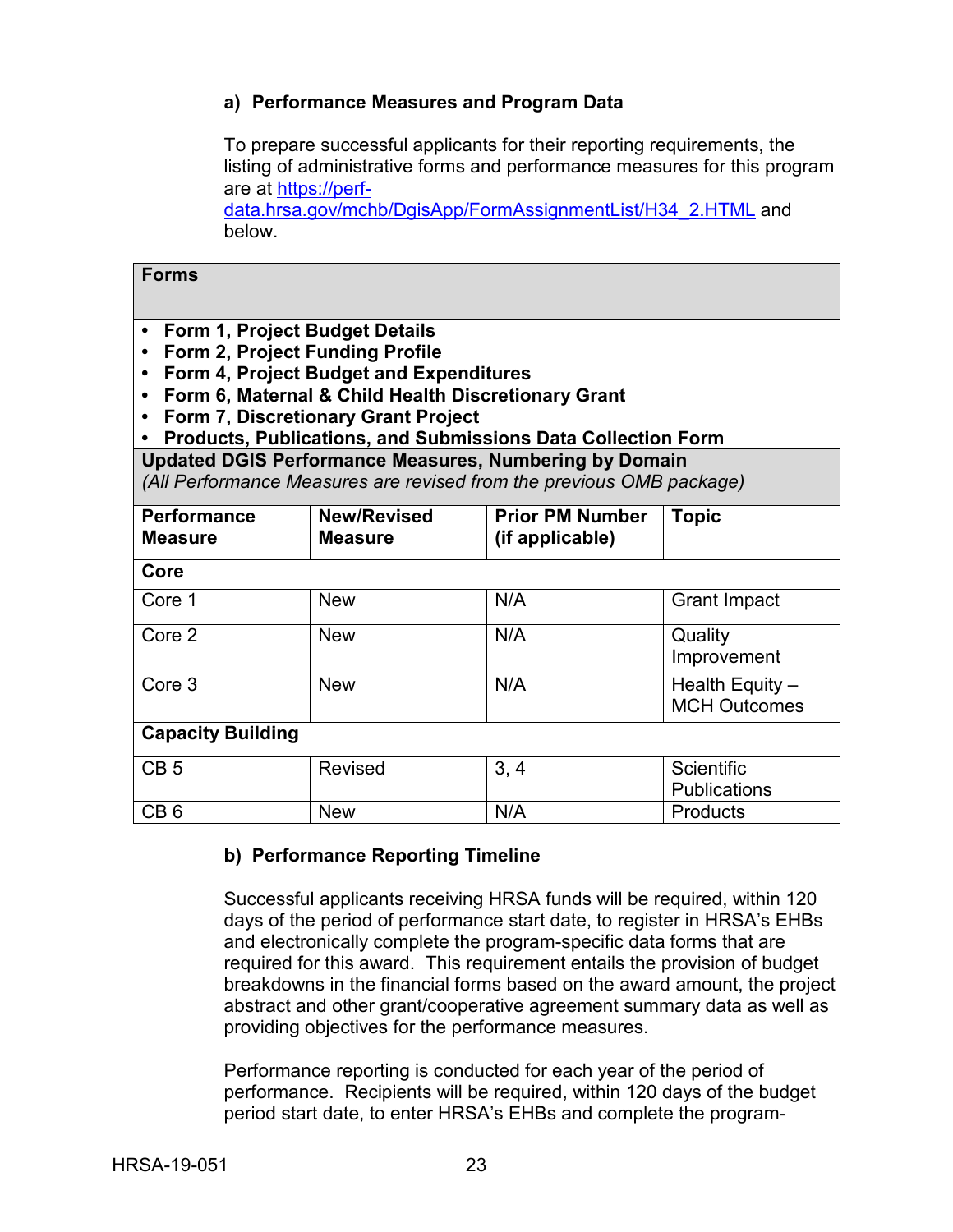specific forms. This requirement includes providing expenditure data, finalizing the abstract and grant/cooperative agreement summary data as well as finalizing indicators/scores for the performance measures.

### **c) Period of Performance End Performance Reporting**

Successful applicants receiving HRSA funding will be required, within 90 days from the end of the period of performance, to electronically complete the program-specific data forms that appear for this program. The requirement includes providing expenditure data for the final year of the period of performance, the project abstract and grant/cooperative agreement summary data as well as final indicators/scores for the performance measures.

## <span id="page-27-0"></span>**VII. Agency Contacts**

You may request additional information and/or technical assistance regarding business, administrative, or fiscal issues related to this NOFO by contacting:

Devon Cumberbatch Grants Management Specialist Division of Grants Management Operations, OFAM Health Resources and Services Administration 5600 Fishers Lane, Mailstop 10SWH03 Rockville, MD 20857 Telephone: (301) 443-7532 Email: [DCumberbatch@hrsa.gov](mailto:DCumberbatch@hrsa.gov)

You may request additional information regarding the overall program issues and/or technical assistance related to this NOFO by contacting:

Diane Pilkey, RN MPH Nurse Consultant Attn: Emergency Medical Services for Children Program Maternal and Child Health Bureau Health Resources and Services Administration 5600 Fishers Lane, Room 18N52 Rockville, MD 20857 Telephone: (301) 443-8927 Email: [dpilkey@hrsa.gov](mailto:dpilkey@hrsa.gov)

You may need assistance when working online to submit your application forms electronically. Always obtain a case number when calling for support. For assistance with submitting the application in Grants.gov, contact Grants.gov 24 hours a day, 7 days a week, excluding federal holidays at:

Grants.gov Contact Center Telephone: 1-800-518-4726 (International Callers, please dial 606-545-5035)